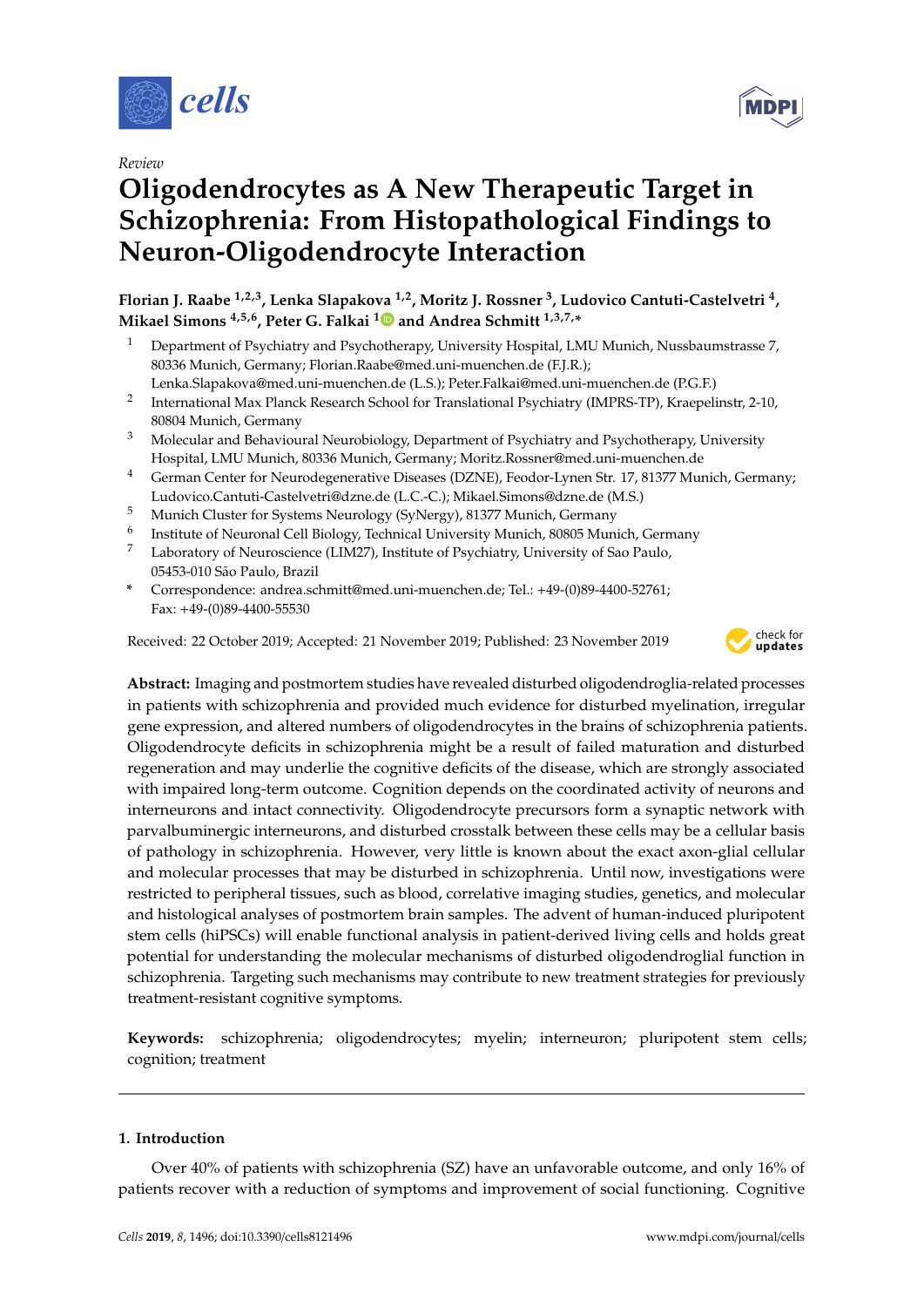deficits and negative symptoms are the most important predictors for poor social and functional outcome in SZ and major contributors to disability [\[1,](#page-9-0)[2\]](#page-9-1). To date, no treatment—including antipsychotics—has shown satisfactory efficacy in improving cognitive deficits and negative symptoms in SZ [\[3](#page-9-2)[,4\]](#page-9-3), and innovative treatment strategies that target underlying pathological processes are urgently needed.

SZ is regarded as a neurodevelopmental disorder, and risk factors include childhood trauma [\[5\]](#page-9-4) and birth and obstetric complications [\[6\]](#page-9-5), all of which may influence brain development. In humans, myelination and white matter development occur at a high rate in the first years of childhood [\[7\]](#page-9-6), continue at a slightly slower rate during adolescence, and enter another dynamic phase in cortical areas during young adulthood [\[8\]](#page-9-7), a vulnerable period of brain development that coincides with the average age of onset of SZ [\[9\]](#page-9-8). In some cortical areas, myelination contributes to lifelong brain plasticity, an adaptive process to "learning," and only reaches its maximum level after decades [\[10\]](#page-9-9).

## **2. Findings of the Relationship of Myelination Deficits, Impaired White Matter, and Cognition from Human Brain Imaging Studies**

Diffusion tensor imaging (DTI) examines brain white matter microarchitecture on the basis of free water diffusion properties within a certain three-dimensional area (voxel). Different DTI indices, or their combinations, are associated (to different extents) with the degree of fiber tract organization and myelination and with axonal integrity. The most important DTI indices are fractional anisotropy (FA), mean diffusivity (MD), axial diffusivity (AD), and radial diffusivity (RD) [\[11\]](#page-9-10). A pioneer study performed DTI imaging and CLARITY immunolabeling of whole-brain myelin basic protein (MBP), which is essential for myelination and represents 30% of total myelin brain protein [\[12\]](#page-9-11), in the same mouse brain, and revealed that DTI-derived FA significantly correlated with MBP expression, whereas MD, AD, and RD did not [\[13\]](#page-9-12). Previous meta-analyses of voxel-based DTI studies in SZ and first-episode SZ found reduced FA, in particular in fronto-temporal-limbic pathways [\[14–](#page-9-13)[16\]](#page-9-14).

Recently, the ENIGMA Schizophrenia DTI Working Group performed the largest international multicenter study to date, in 4322 individuals, which revealed broad white matter microstructural differences in SZ [\[17\]](#page-10-0). Widespread FA reductions were significant in 19 of 25 regions and, remarkably, were driven more by peripheral white matter disturbances than by disturbances in specific core regions of interest. The group also found a widespread increase in MD and RD and consequently suggested that lower FA was most likely driven by aberrant myelination in most regions [\[17\]](#page-10-0). The group concluded that lower FA in SZ is not due to the potential impact of antipsychotic treatment on white matter because it did not find significant associations between FA and antipsychotic treatment [\[17\]](#page-10-0). This conclusion is supported by a meta-analysis in minimally treated first-episode SZ patients that also showed a reduction in FA in the fronto-limbic circuitry [\[15\]](#page-9-15).

Disturbances of white matter integrity within the fornix, which contains the white matter tracts of the hippocampus, correlate with impairments in episodic memory in SZ [\[18,](#page-10-1)[19\]](#page-10-2). Oligodendrocyte dysfunction leads to disturbances in myelination and consequently to deficient propagation of nerve impulses and impaired cognition [\[20\]](#page-10-3). Moreover, in SZ patients and controls, oligodendrocyte-related gene variants, such as myelin-associated glycoprotein (MAG) and cyclic nucleotide phosphodiesterase (CNP), are related to cognitive performance and this relationship is mediated by white matter tract integrity [\[21\]](#page-10-4). Interestingly, a single nucleotide polymorphism of the oligodendrocyte transcription factor Olig2, which is necessary for maturation of oligodendrocyte progenitor cells, has also been associated with impaired cognition, mediated by reduced white matter FA in healthy controls [\[21\]](#page-10-4). FA and cognition are also reduced in individuals at ultra-high risk for psychosis, and lower FA, accompanied by higher RD, was linked to demyelination [\[22\]](#page-10-5). Moreover, widespread higher FA was associated with improved cognitive performance in people at ultra-high risk for psychosis, but not in healthy controls [\[22\]](#page-10-5).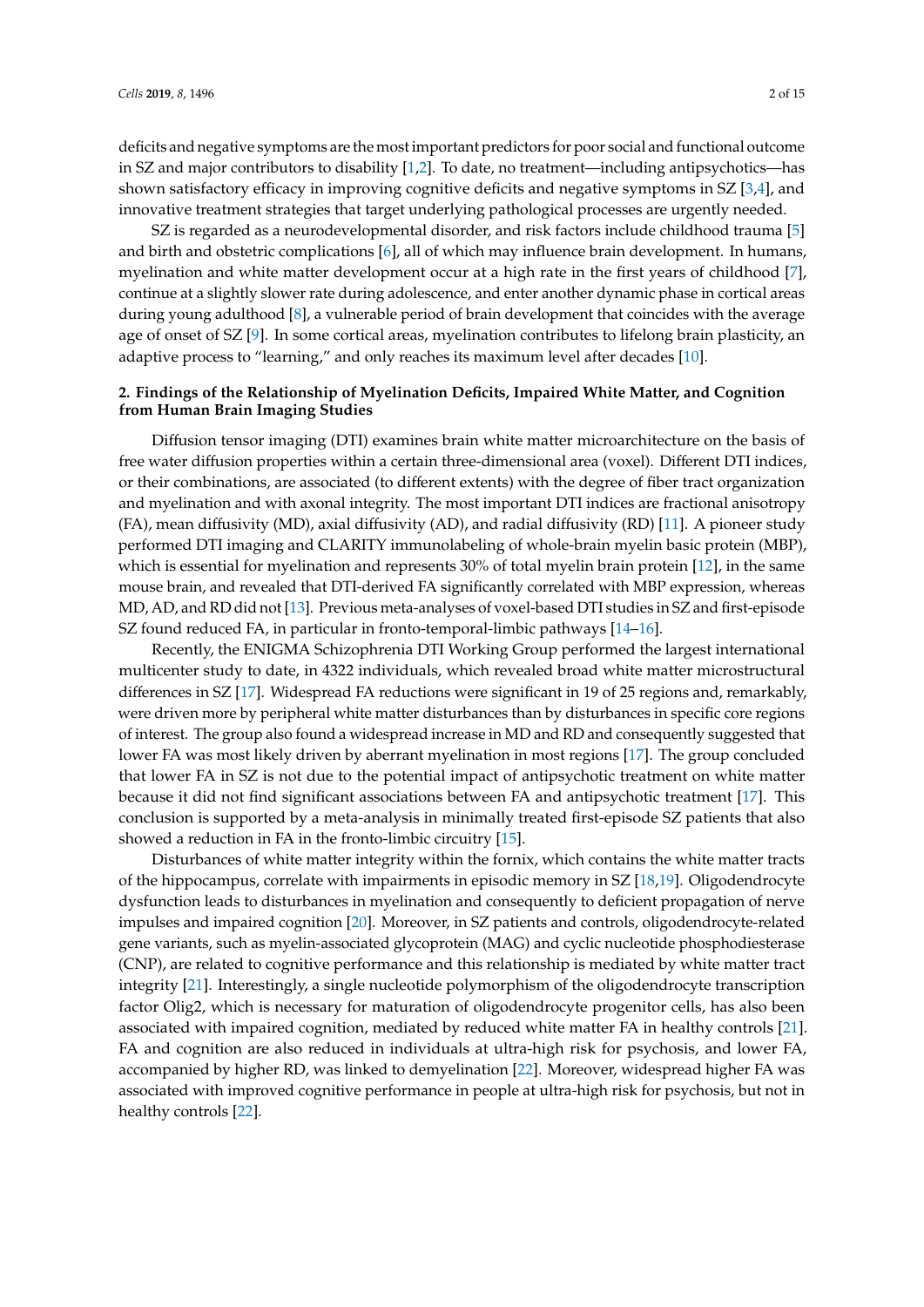#### **3. Histopathological Studies of Oligodendrocytes in Schizophrenia (SZ)**

A reduction of perineuronal oligodendrocytes in the gray matter of the prefrontal cortex has been reported in SZ [\[23\]](#page-10-6). Stereological analyses have found a reduced number of oligodendrocytes in the dorsolateral prefrontal cortex (DLPFC) [\[24\]](#page-10-7) but not in the anterior cingulate cortex [\[25\]](#page-10-8). In design-based stereological postmortem studies of Nissl (cresyl violet) and myelin (luxol fast-blue) stained sections, our group showed a decreased oligodendrocyte number in the left CA4 region of the anterior and posterior hippocampus in SZ [\[26](#page-10-9)[,27\]](#page-10-10). The stereologically estimated loss of oligodendrocytes in this region was associated with cognitive deficits [\[28\]](#page-10-11). A study that aimed to validate the loss of oligodendrocytes by using immunohistochemical markers found a trend for decreased oligodendrocyte transcription factor Olig1 immuno-positive oligodendrocyte density in the left CA4, but no reduction of the transcription factor Olig2 [\[28\]](#page-10-11). Olig1 antibodies stain precursor forms and mature oligodendrocyte populations, and both Olig1 and Olig2 are needed for progenitor development and repair of myelin [\[29\]](#page-10-12). Moreover, the finding by Schmitt et al. (2009) [\[26\]](#page-10-9) and Falkai et al. (2016) [\[27\]](#page-10-10) of decreased oligodendrocyte number and Falkai et al. (2016) [\[28\]](#page-10-11) of association with cognitive deficits led to the hypothesis that the decreased number of oligodendrocytes is related to a failure of maturation and indicates a disturbed regenerative recovery process in the CA4/dentate region [\[30\]](#page-10-13). Interestingly, the loss of oligodendrocytes is confined to the CA4 region, a region that is now regarded as the polymorph layer of the dentate gyrus. This region connects the dentate gyrus, where neurogenesis can be observed, with the CA3 region [\[31\]](#page-10-14). We found evidence for disturbed neurogenesis in SZ in that the volume and number of granule neurons in the left dentate gyrus were reduced [\[28\]](#page-10-11). These findings replicated those of former studies [\[32\]](#page-10-15) that described such thinning and were interpreted as a sign for disturbed neurodevelopment in SZ. Furthermore, the CA4/dentate gyrus region is the neuroanatomical basis for the cognitive domain "pattern separation" and other neurocognitive functions such as declarative memory, which have been shown to be disturbed in SZ [\[33\]](#page-10-16).

When interpreting histopathology studies in SZ, one must also consider their limitations. Design-based stereological studies are superior to cell density studies because the two-dimensional assessment of Olig1 or Olig2 immunostained cells may be confounded by volume differences that are due to tissue shrinkage associated with formalin fixation or staining procedures, cutting of cells during sectioning, non-random orientation, and irregular cell shape and size [\[34\]](#page-10-17). Moreover, long-term treatment with antipsychotics may confound results. Using design-based stereology in histologically stained serial brain sections, we performed a count of the different cell types based on morphological criteria (neurons, astrocytes, oligodendrocytes) that come into focus within unbiased virtual counting spaces distributed in a systematic-random fashion throughout the different regions of the hippocampus. Estimated cell numbers were calculated from the numbers of counted cells and the sampling probability according to Schmitz and Hof (2005) [\[35\]](#page-10-18). Our group showed that the dose of antipsychotics in chlorpromazine equivalents had no influence on oligodendrocyte numbers [\[26,](#page-10-9)[27\]](#page-10-10).

#### **4. Evidence of Oligodendrocyte Deficits from Molecular Studies**

In SZ, genome-wide microarray studies have shown that expression of myelin- and oligodendrocyte-related genes is profoundly affected in the prefrontal, temporal, and occipital cortex, hippocampus, and basal ganglia [\[36\]](#page-11-0).

In a microarray study, in the temporal cortex, our group showed decreased mRNA expression of contactin-associated protein, which mediates contact between oligodendrocytes and the synapse, thus indicating dysfunctional oligodendrocyte-neuronal interactions in SZ (Schmitt et al. 2012). In a series of proteomic studies in frozen postmortem tissue, we showed that in SZ myelination-related proteins, such as MBP and myelin oligodendrocyte glycoprotein (MOG), are downregulated in the DLPFC, anterior temporal lobe, and corpus callosum (e.g., [\[37,](#page-11-1)[38\]](#page-11-2)). In an immunohistochemistry study, we detected a decreased intensity of myelin-related MBP staining in the entorhinal cortex of SZ patients and found a correlation between decreased myelination and disorganization of pre-alpha cells [\[39\]](#page-11-3). Single-cell transcriptome analysis of gene expression in different cell populations [\[40\]](#page-11-4), such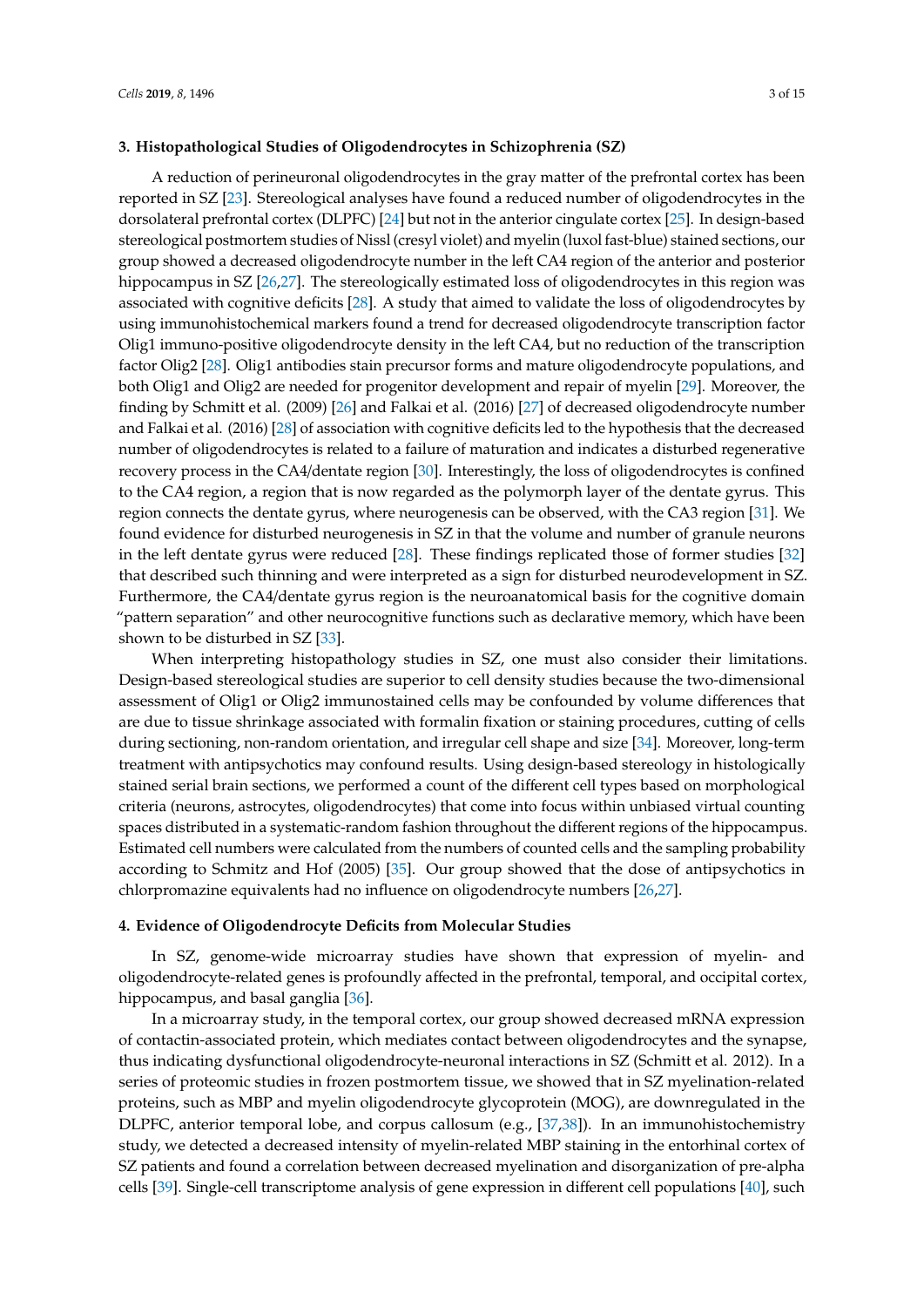as oligodendrocytes in the hippocampal region and prefrontal cortex, has not yet been performed in postmortem brains from patients with SZ.

## **5. The "Defective Maturation" Hypothesis of SZ**

To date, it is unclear whether a loss of oligodendrocyte progenitors or of mature oligodendrocytes, and therefore a failure in differentiation or apoptosis, contributes to the reduced number of oligodendrocytes in patients with SZ. The cause of reduced oligodendrocyte numbers may be important for the development of future treatment strategies targeting deficits in oligodendrocyte-related pathological processes. For example, one potential treatment may be to improve the differentiation of oligodendrocyte progenitor cells to myelinating oligodendrocytes, thereby promoting remyelination and possibly contributing to improvement of treatment-resistant cognitive and negative symptoms.

Animal models have shown that oligodendrocyte progenitor cell proliferation and differentiation is required for remyelination [\[41\]](#page-11-5). However, in multiple sclerosis, remyelination is often incomplete. Besides a loss of mature oligodendrocytes, reductions in oligodendrocyte progenitor cells have been reported [\[42\]](#page-11-6), as well as increased death of these progenitor cells and reduced process extension under stress conditions [\[43\]](#page-11-7). It has been hypothesized that oligodendrocyte progenitor cells, which are capable of myelination, are reduced in brain regions of SZ patients, resulting in decreased plasticity and remyelination capacity. Progenitor cells can be labeled by using antibodies that bind to oligodendrocyte proteins, which are expressed during specific stages of oligodendrocyte development [\[41\]](#page-11-5). However, a first cell density study of the prefrontal cortex in SZ detected no loss of early NG2-immunopositive oligodendrocyte progenitor cells [\[44\]](#page-11-8). This study did detect a loss of oligodendrocytes positive for Olig2, a transcription factor expressed in oligodendrocyte progenitors at later stages and in mature oligodendrocytes [\[44\]](#page-11-8), but Olig2 is not suitable for identifying progenitor cells specifically. Additional labeling with neurite outgrowth inhibitor (Nogo)-A, which reliably identifies mature oligodendrocytes, has been shown to be a way to identify specific stages of oligodendrocytes in human brain regions from patients with multiple sclerosis [\[45\]](#page-11-9). Nogo is known to regulate cellular processes and has three isoforms, Nogo-A, -B, and -C. Specifically, Nogo-A is highly expressed in oligodendrocytes. Mature oligodendrocytes derived from surgery tissue specimens from adult patients express both Nogo-A and Olig2. Double immunohistochemistry with anti-Nogo-A, a marker that reliably identifies mature oligodendrocytes in human CNS tissue [\[45\]](#page-11-9), revealed that almost all of the weakly positive Olig2 cells were also Nogo-A positive and were identified as mature oligodendrocytes. In contrast, Olig2-strong cells were negative for Nogo-A. Therefore, double-staining immunohistochemistry allows oligodendrocyte progenitors to be reliably identified and studies identified oligodendrocytes with weak Olig2 and strong NogoA staining as mature oligodendrocytes, but those with strong Olig2 and negative NogoA staining as progenitors [\[43](#page-11-7)[,46\]](#page-11-10). Other immunohistochemical markers, such as PDFαR and NG2, have also been used to identify oligodendrocyte progenitor cells [\[41\]](#page-11-5). In SZ, however, stereological studies investigating the number and apoptosis of mature oligodendrocytes or progenitors are still lacking.

## **6. The Intercellular Interactions of Oligodendrocytes with Microglia and Neurons**

A meta-analysis reported mild inflammation of the brain in SZ with activation of microglia [\[47\]](#page-11-11), which may contribute to the oligodendrocyte deficit [\[48\]](#page-11-12). Ultrastructural analysis revealed activated microglia near dystrophic and apoptotic oligodendrocytes and demyelinating and dysmyelinating axons [\[49,](#page-11-13)[50\]](#page-11-14). Oligodendrocytes have glutamatergic n-methyl-D-aspartate (NMDA) receptors, and our group showed that NMDA receptor hypofunction after MK-801 treatment of human cell cultures causes oligodendrocyte dysfunction by inducing deficits in glycolysis [\[51\]](#page-11-15). MK-801 is a potent NMDA receptor antagonist, and treatment with this class of antagonists represents the most reliable pharmacological model of the cognitive, positive, and negative symptoms of SZ [\[52,](#page-11-16)[53\]](#page-11-17). Therefore, NMDAR antibodies, as part of an inflammatory process, may influence oligodendrocyte pathology.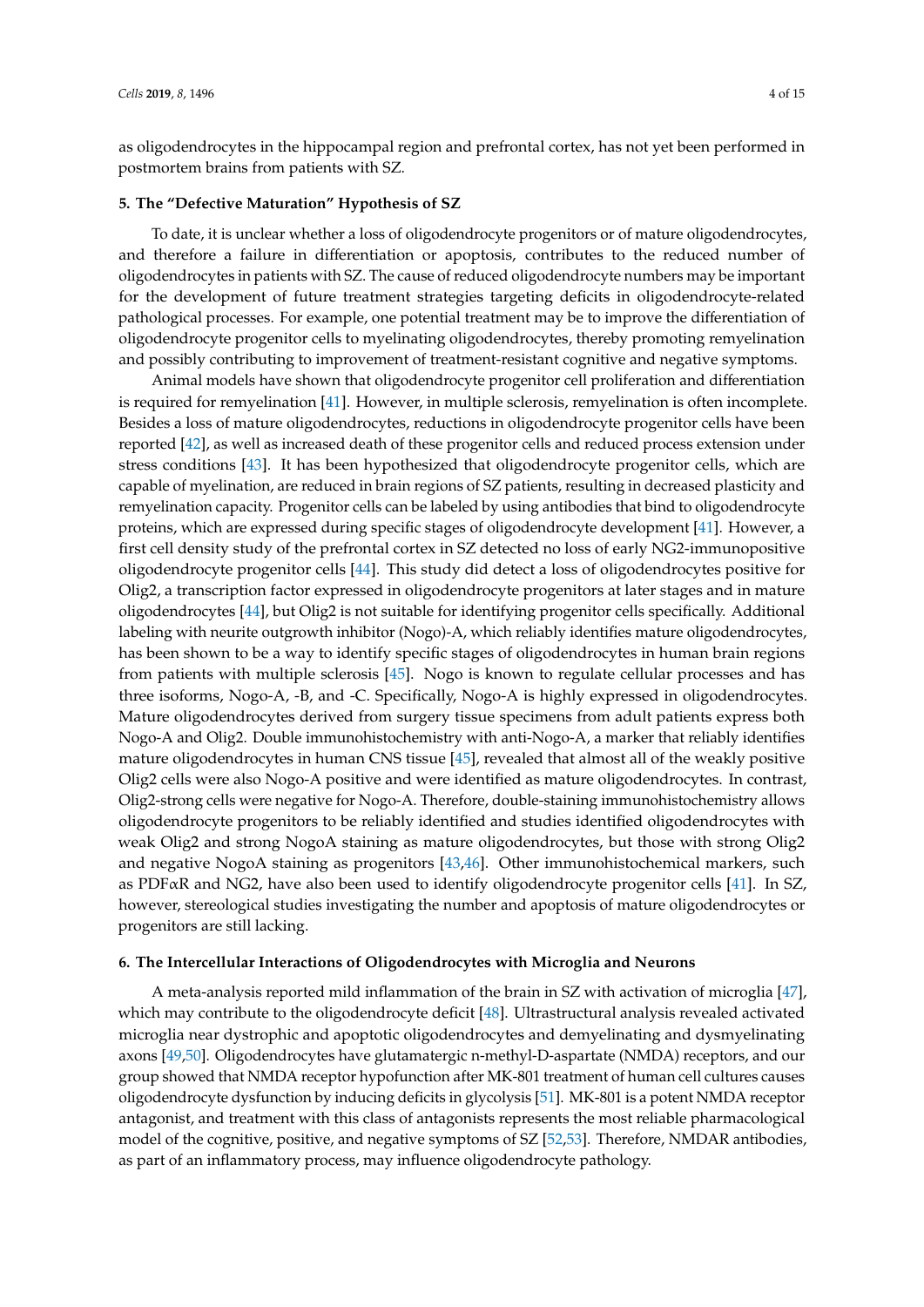In SZ, a dysfunction of γ-amino-butyric acid (GABA)ergic interneurons has been proposed to play a role in the pathophysiology of cognitive deficits [\[54\]](#page-11-18). More specifically, mRNA and protein levels of parvalbumin-positive interneurons were shown to be affected in SZ, while cell number and density were not consistently reduced [\[55\]](#page-12-0). However, a dysfunction of inhibitory interneurons may contribute to a hypofunction of the NMDA receptor and a glutamatergic imbalance, leading to cognitive deficits and negative and positive symptoms [\[52\]](#page-11-16). Recently, it has become evident that, besides the well-known myelination of glutamatergic projection neurons, a large fraction of myelin ensheathes axons of cortical inhibitory neurons, especially of parvalbumin-positive basket cells [\[56\]](#page-12-1). These findings have relevance for oligodendrocyte pathology in SZ [\[55\]](#page-12-0) because synaptic signaling between interneurons and oligodendrocyte precursor cells is known to influence the differentiation of oligodendrocyte progenitors in the hippocampus [\[57\]](#page-12-2).

The dysfunction of parvalbuminergic interneurons may be a result of impaired myelin plasticity. Fast-spiking parvalbuminergic interneurons are essential in generating cortical oscillations in the gamma range (30–120 Hz), mediated by synchronized inhibition of pyramidal neurons [\[58,](#page-12-3)[59\]](#page-12-4). Through rhythmic perisomatic inhibition of pyramidal neurons, synchronous ensembles of parvalbuminergic interneurons evoke high-frequency gamma oscillations in the cortex and hippocampus [\[60,](#page-12-5)[61\]](#page-12-6). These gamma oscillations can be determined by electroencephalographic (EEG) recordings [\[62\]](#page-12-7). In SZ, dysfunctional gamma oscillations are the basis of deficits in cognitive functions, such as attention and working memory [\[63–](#page-12-8)[65\]](#page-12-9). Impaired maturation of interneuron-related gamma oscillations may be a fundamental link between the cognitive and memory deficits associated with early life stress and the etiologies of SZ, which are based on aberrant neurodevelopment [\[66\]](#page-12-10).

The relationship between oligodendrocytes and interneuron pathology in SZ is unknown [\[67\]](#page-12-11). A large fraction of myelinating oligodendrocytes ensheath fast-spiking parvalbuminergic interneurons. The fast-spiking parvalbumin-positive inhibitory interneurons of the basket cell class, which have very high tonic activity, may require myelin to support their high-energy demands [\[68\]](#page-12-12), and it is presumed that myelin regulates extracellular potassium buffering [\[69,](#page-12-13)[70\]](#page-12-14). Glycolytic oligodendrocytes support the energy demands of axonal intermediate metabolism by delivering lactate to the encapsulated axonal compartment, so that neuronal mitochondria can generate ATP [\[71](#page-12-15)[,72\]](#page-12-16). Moreover, optogenetic activation of parvalbumin-positive interneurons in the mouse primary visual cortex (V1) sharpens neuronal feature selectivity and improves perceptual discrimination, and therefore, parvalbuminergic activation has functional and behavioral impact [\[73\]](#page-12-17). Lactate needs to be delivered because myelin prevents axons from having rapid access to extracellular metabolites. This concept of metabolic coupling of myelin and axons is an important new development in neuroscience [\[74\]](#page-12-18). Besides myelination and metabolic support, electrically coupled perisomatic oligodendrocytes buffer K+ currents and influence high-frequency neuronal excitability, e.g., of excitatory pyramidal [\[69\]](#page-12-13) and hippocampal inhibitory interneurons [\[75\]](#page-12-19).

#### **7. The Role of Environmental Risk Factors in Oligodendrocyte Di**ff**erentiation**

Myelination of the brain has been shown to depend on experiences, and neurodevelopmental stress-related disturbances in social experience-dependent myelination have been proposed to play a role in SZ [\[76\]](#page-13-0). The mouse model of social isolation immediately after weaning (postnatal day 21–50) presents with a deficit in oligodendrocyte morphology, reduced myelin thickness, decreased MBP and MAG expression, a deficit in SZ-related behavior (PPI, working memory), and decreased social exploration [\[77](#page-13-1)[,78\]](#page-13-2). Importantly, in contrast to the effects of adult social isolation, this early induced phenotype could not be rescued by later social re-integration [\[78\]](#page-13-2). In adult mice exposed to social isolation, clemastine, a muscarinic receptor antagonist, enhanced oligodendrocyte differentiation and myelination and improved social avoidance behavior [\[79\]](#page-13-3).

Epidemiological studies have proven that exposure to early stress in the form of abuse and neglect in childhood increases the risk for later development of SZ [\[5,](#page-9-4)[80,](#page-13-4)[81\]](#page-13-5). Childhood abuse and neglect are known to have a negative influence on cognition in patients with SZ [\[5\]](#page-9-4). However, to date, no specific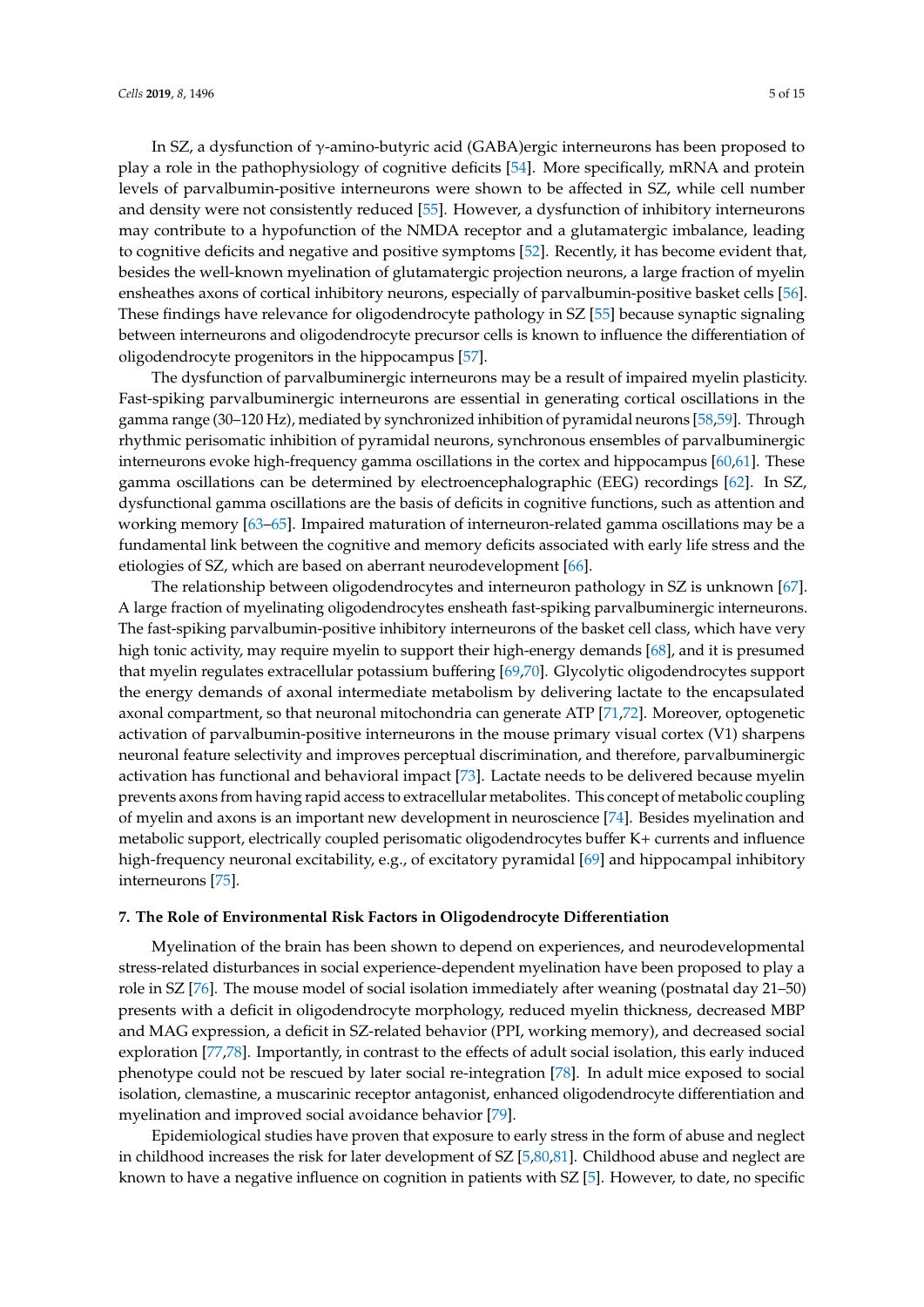treatment exists for SZ-related cognitive deficits, negative symptoms, and underlying myelination and oligodendrocyte deficits. In this context, drug repurposing is a promising way to address new treatment targets aimed at improving outcome in SZ. Miconazole (an antifungal agent) and clobetasol (a corticosteroid) are known to improve remyelination and maturation of oligodendrocytes, and the latter is also an immunosuppressant. In the lysolecithin lesion model, a multiple sclerosis mouse model, both substances enhanced remyelination and increased the number of new oligodendrocytes. Moreover, these drugs enhanced differentiation and maturation of oligodendrocytes in mouse pluripotent epiblast stem cell-derived oligodendrocyte progenitor cells [\[82\]](#page-13-6).

## **8. The Impact of Genetic Schizophrenia Risk on the Oligodendroglial Linage**

Genome-wide association studies (GWAS) and exome sequencing approaches have provided solid evidence of common and rare genetic variations in complex psychiatric disorders such as SZ. So far, around 150 genetic risk single nucleotide polymorphisms (SNPs) have been unequivocally identified [\[83\]](#page-13-7), and more loci will be revealed by the most recent GWAS studies with increased sample sizes. GWAS have validated the polygenic architecture of SZ, which was postulated decades before [\[84\]](#page-13-8). Further analysis identified several risk SNPs associated with genes of known regulatory function in neurons and also SNPs associated with genes relevant for glial cells, oligodendrocyte progenitor cells, and mature oligodendrocytes [\[85–](#page-13-9)[87\]](#page-13-10). Remarkably, the expert-curated glia-oligodendrocyte pathway (comprising 52 genes) is associated more strongly with the genetic risk for SZ than with that for bipolar disorder [\[86\]](#page-13-11). In a study of uncurated but computed cell type-specific gene expression based on mice scRNA-seq and human snRNAseq data, SZ risk genes identified in GWAS were most significantly associated with a dedicated set of mature neuronal cell types (medium spiny neurons, cortical and hippocampal glutamatergic projection neurons, and cortical GABAergic interneurons) than with other neuronal or glial cell types [\[87\]](#page-13-10). However, based on only human cell-type specific gene expression profiles, oligodendrocyte progenitor cells and oligodendrocytes also showed enrichment in genes associated with SZ. In this study, the cell-type association of astrocytes or microglia was much lower [\[87\]](#page-13-10). Interestingly, increasing evidence indicates that aerobic exercise increases hippocampal volume and improves cognition in SZ patients [\[88–](#page-13-12)[90\]](#page-13-13). Previous studies showed that the effects of exercise on the hippocampus might be connected to the polygenic burden of SZ risk variants [\[89\]](#page-13-14). The modulatory role of cell type-specific SZ polygenic risk scores (PRS) on exercise-induced volume changes in the CA1, CA2/3, and CA4/dentate gyrus subfields was recently assessed. These analyses showed that the polygenic burden associated with oligodendrocyte precursor cells and radial glia significantly influenced the volume changes between baseline and three months in the CA4/dentate gyrus subfield in SZ patients performing endurance training. A higher oligodendrocyte precursor cellor RG-associated genetic risk burden was associated with a less pronounced volume increase or even a decrease in CA4/dentate gyrus during the exercise intervention. Therefore, it was hypothesized that SZ cell type-specific polygenic risk modulates the aerobic exercise-induced neuroplastic processes in CA4/dentate gyrus of the hippocampus [\[91\]](#page-13-15).

## **9. Patient-Derived Neurobiological Test Systems Indicate Oligodendroglial Contribution to SZ**

Until recently, most insights into SZ have been generated from postmortem tissue samples and imaging, genetic, pharmacological, and animal studies. Cellular reprogramming methods to generate induced pluripotent stem cells (iPSC) now provide a new opportunity to model the complex polygenetic conditions of SZ by generating patient-derived human iPSC (hiPSC)-based neurobiological test systems [\[92,](#page-13-16)[93\]](#page-13-17). The pioneer work of Brennand et al. (2011) first characterized hiPSC-derived neurons from SZ patients and revealed decreased neuronal connectivity, decreased neurites, and decreased levels of post-synaptic protein PSD95 [\[94\]](#page-13-18). Subsequent studies focused on specific neuronal subtypes, such as pyramidal cortical interneurons and dentate gyrus granule neurons, and a series of studies revealed cell-autonomous neuronal disturbances in SZ [\[92](#page-13-16)[,95\]](#page-14-0). Although pioneer studies confirmed postmortem findings and revealed additional aspects of the molecular mechanisms of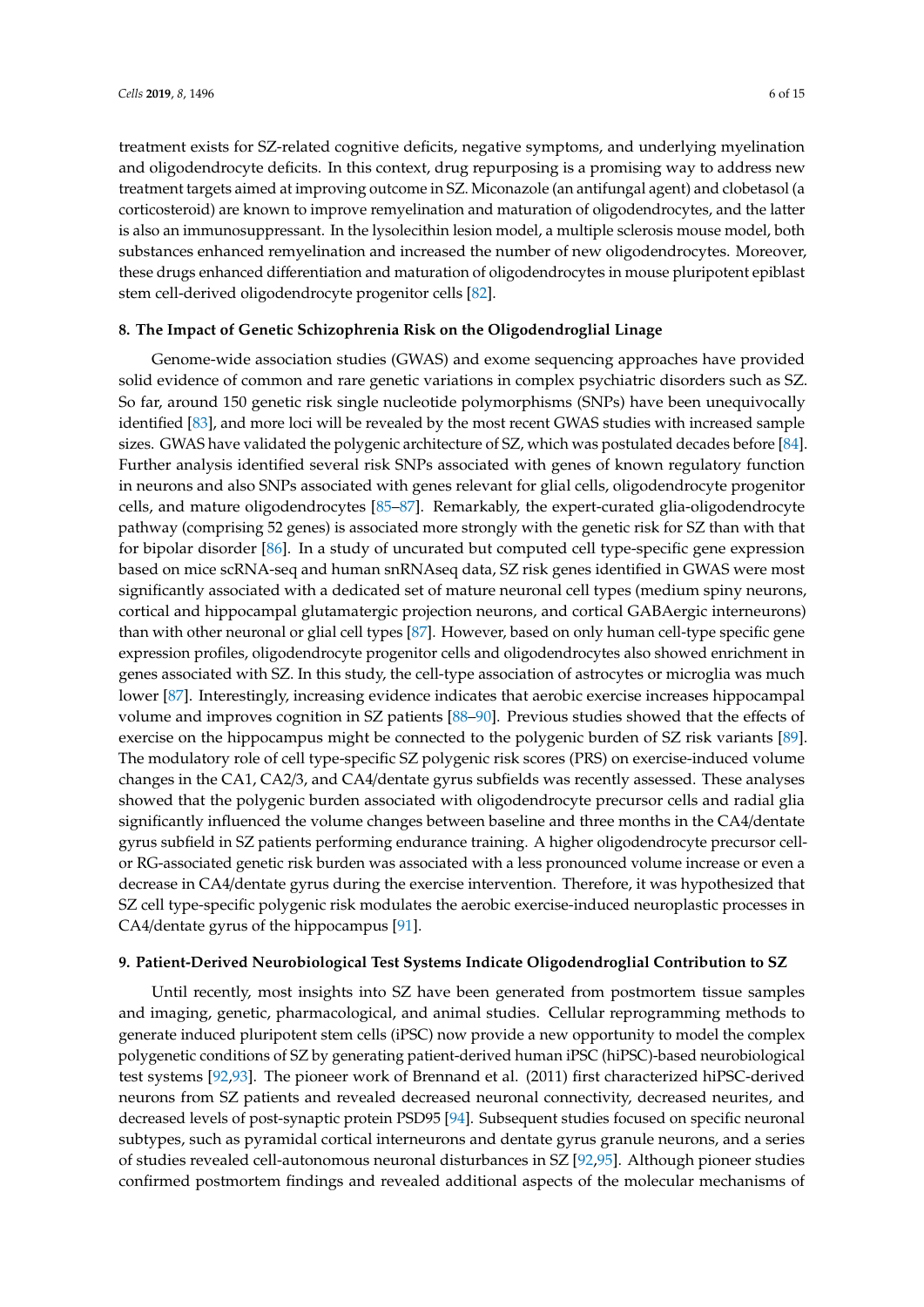SZ, hiPSC-based disease modeling has several limitations. Economical and technical limitations include high costs, biological intra- and inter-individual variability, robustness of applied protocols, affordability, and scalability. Most studies included fewer than five individuals per group, and only a few included more than 10 individuals per group. However, the field of hiPSC is rapidly evolving and is addressing the above-mentioned challenges. Nevertheless, several conceptual limitations will remain, at least in the medium term. Examples of such conceptual limitations are as follows: (1) hiPSC-based systems cannot fully mimic the human gene x real world environment interactions that are part of the etiology of SZ [\[96\]](#page-14-1), although aspects of known environmental risk factors (e.g., infection, stress, inflammation) can be modeled [\[95\]](#page-14-0); (2) hiPSC-based models are more powerful models of genetic risk for SZ than of SZ as a disease entity; (3) hiPSC models do not mimic network macro connectivity, which is assumed to be disturbed in SZ [\[97\]](#page-14-2); and, (4) long-lasting processes, such as aging and maturation over many years, are disturbed in SZ [\[98\]](#page-14-3) but are difficult to mimic in vitro.

In contrast to investigations on hiPSC-derived neurons, only very few studies have investigated the impact of oligodendroglial cells in SZ-related hiPSC models. Expression of the SZ risk gene FEZ1 is regulated by SZ-relevant pathways, and knockdown of FEZ1 in murine and human iPSC-derived oligodendroglial cells was found to disturb oligodendrocyte development [\[99\]](#page-14-4). A family-based approach used hiPSC oligodendrocyte progenitor cells to investigate the contribution to SZ of two rare missense mutations in CSPG4, which codes for NG2, a prominent marker for proliferating oligodendrocyte progenitor cells [\[100\]](#page-14-5). The study found that hiPSC oligodendrocyte progenitor cells with one of the CSPG4 mutations showed dysregulated posttranslational processing, subcellular localization of mutant NG2, and impaired oligodendrocyte progenitor cell survival, with reduced differentiation to mature oligodendrocytes. Carrier-derived hiPSC neurons were not pathological, underlining the oligodendroglial cell-autonomous effect of the CSPG4 mutations. Remarkably, DTI-detectable impairments of white matter integrity were found in affected mutation carriers but not in their unaffected siblings or the general population [\[100\]](#page-14-5). In a pioneer study by Windrem and colleagues [\[101\]](#page-14-6) in hiPSC from patients with childhood-onset SZ, glial precursor cells, which could mature into both oligodendroglial and astroglial lineage cells, showed altered transcriptomic signatures and impaired astroglial maturation and hypomyelination. Moreover, immune-deficient mice that received human precursor cells from SZ patients showed psychosis-related behaviors and cognitive impairments compared with control mice that received cells from healthy individuals [\[101\]](#page-14-6). Another study revealed reduced differentiation of hiPSC-derived marker O4 of the oligodendrocyte lineage (O4-positive cells) late oligodendrocyte progenitor cells and oligodendrocytes in SZ patient-derived hiPSC lines compared with control lines. Moreover, white matter myelin content correlated with the number of O4-positive cells [\[102\]](#page-14-7). The above studies underline the cell-autonomous contribution of the oligodendroglial lineage to SZ. However, they have several limitations. Family-based studies investigated single, rare SZ variants with large effects [\[99,](#page-14-4)[100\]](#page-14-5), but the genetic reality of most SZ patients is a polygenic accumulation of common variants with low individual effect sizes [\[83\]](#page-13-7). Windrem et al. studied glial progenitor cells (GPCs) in a very limited number of individuals with childhood-onset SZ (a rare disorder) with a very time-consuming experimental protocol (>200 days to generate GPCs) [\[101\]](#page-14-6), which limits subsequent functional analysis or rescue experiments. McPhie et al. found evidence for impaired development of oligodendrocytes in SZ, but their analysis was limited to immunocytochemistry and did not dissect possible underlying mechanisms [\[102\]](#page-14-7). All these pioneering studies used different approaches that needed 65 to more than 200 days. Therefore, studies are needed that pave the way for modeling diseases within a shorter time and thus enable the cell-type specific dissection of disturbed pathways, gene regulation, and molecular mechanisms in a more systematic and potentially scalable manner.

Technically, and similar to the case with neurons, two different strategies are available to generate hiPSC-derived oligodendrocyte progenitor cells/oligodendrocytes (for details, we refer the reader to detailed reviews [\[103](#page-14-8)[,104\]](#page-14-9)). The first and older strategy is to mimic the embryological and "natural" development of oligodendrocyte progenitor cells/oligodendrocytes by in vitro patterning with chemical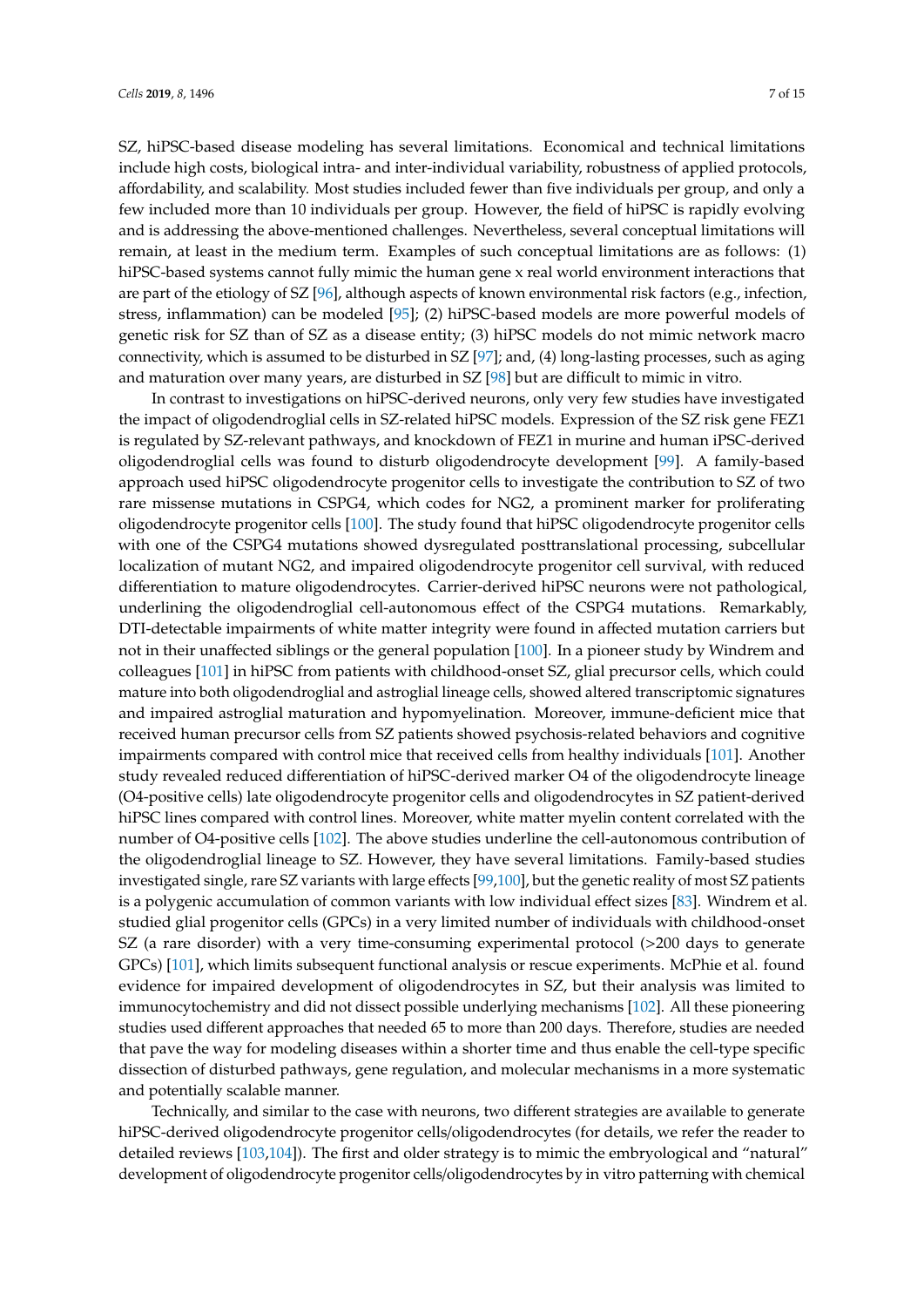stimulation. The advantage of this method is that researchers can investigate the developmental aspect of a disease. The disadvantages are the time (it takes 55 to more than 200 days to generate O4+ late-stage oligodendrocyte progenitor cells) and costs of generating oligodendrocyte progenitor cells/oligodendrocytes. Recent developments have tried to accelerate extracellular lineage pattering by adding ectopic expression of cell-type determining transcription factors [\[105](#page-14-10)[,106\]](#page-14-11). This approach allows hiPSCs to be differentiated to MBP+ oligodendrocytes within 22 days [\[106\]](#page-14-11). An additional advantage is the reduced cellular heterogeneity. Probably the most important disadvantages of directed differentiation approaches are their limitations in studying the early developmental aspects of SZ [\[93\]](#page-13-17). Oligodendrocyte progenitor cells and oligodendrocytes are heterogeneous across brain regions and vary with age [\[107\]](#page-14-12), so investigations are needed that address this diversity.

## **10. The Road to New Therapies**

Imaging, postmortem, and pioneer hiPSC studies have provided evidence for cell-autonomous deficits of the oligodendroglial lineage in SZ (Table [1\)](#page-7-0). Despite the tremendous progress in twoand three-dimensional hiPSC-derived myelinating neurobiological test systems, these systems are always limited by their construct validity in brain disorders, where circuit levels contribute to behavioral and cognitive deficits. Nevertheless, patient-specific cellular systems enable the study of disease-associated endophenotypes, such as axonal support or multiple aspects of myelination, and expand the experimental repertoire in psychiatric research [\[93\]](#page-13-17).

<span id="page-7-0"></span>**Table 1.** Summary of disturbed oligodendrocyte function in schizophrenia. CA4: cornu ammonis 4; DLPFC: dorsolateral prefrontal cortex; hiPSC: human induced pluripotent stem cells; iPSC: induced pluripotent stem cells; MAG: myelin-associated glycoprotein; MBP: myelin basic protein; MOG: myelin oligodendrocyte glycoprotein; SZ: schizophrenia.

| In vivo brain imaging studies  | Decreased fractional anisotropy as a sign of impaired white matter tract integrity [14,17]<br>Deficits in connectivity in relevant neuronal networks [108]<br>Single nucleotide polymorphisms in the MAG and Olig2 genes are related to white<br>matter tract integrity and cognitive performance [21]                                                                                                                                    |
|--------------------------------|-------------------------------------------------------------------------------------------------------------------------------------------------------------------------------------------------------------------------------------------------------------------------------------------------------------------------------------------------------------------------------------------------------------------------------------------|
| Histopathology<br>(postmortem) | Decreased oligodendrocyte number in DLPFC and CA4 of the hippocampus [24,26,27]<br>Decreased MBP immunohistochemical staining intensity [39]<br>Reduced density of perineuronal oligodendrocytes [23]<br>$\bullet$                                                                                                                                                                                                                        |
| Transcriptomic studies         | Decreased expression of myelin- and oligodendrocyte-related genes, such as MAG and<br>MBP, in several relevant brain regions [109,110]                                                                                                                                                                                                                                                                                                    |
| Proteomic studies              | Decreased expression of myelin- and oligodendrocyte-related proteins, such as MOG<br>and MBP, in several relevant gray and white matter brain regions [37,38]                                                                                                                                                                                                                                                                             |
| hiPSC studies                  | Impaired oligodendrocyte maturation and hypomyelinization after neonatal<br>implantation into mice of iPSC-derived oligodendrocyte progenitor cells from SZ<br>patients [101]<br>Reduced differentiation of O4-positive late oligodendrocyte precursor cells and<br>٠<br>oligodendrocytes from SZ hiPSC lines compared with control hiPSC lines. Correlation<br>between white matter myelin content and number of O4-positive cells [102] |

Besides technical and conceptual limitations of hiPSC-based disease modeling of a complex disease such as SZ, a major challenge in generating useful patient-derived neurobiological test systems is meaningful patient stratification [\[93\]](#page-13-17). Future translational studies need to investigate the characteristics of such stratification. A stringent, at best hypothesis-driven pre-selection of relevant patient subgroups might allow corresponding molecular mechanisms to be identified in SZ. In addition to human and animal in vivo studies, hiPSC technology might be a key method to identify diseases-relevant cellular and molecular profiles and to perform subsequent genetic and pharmacological rescue experiments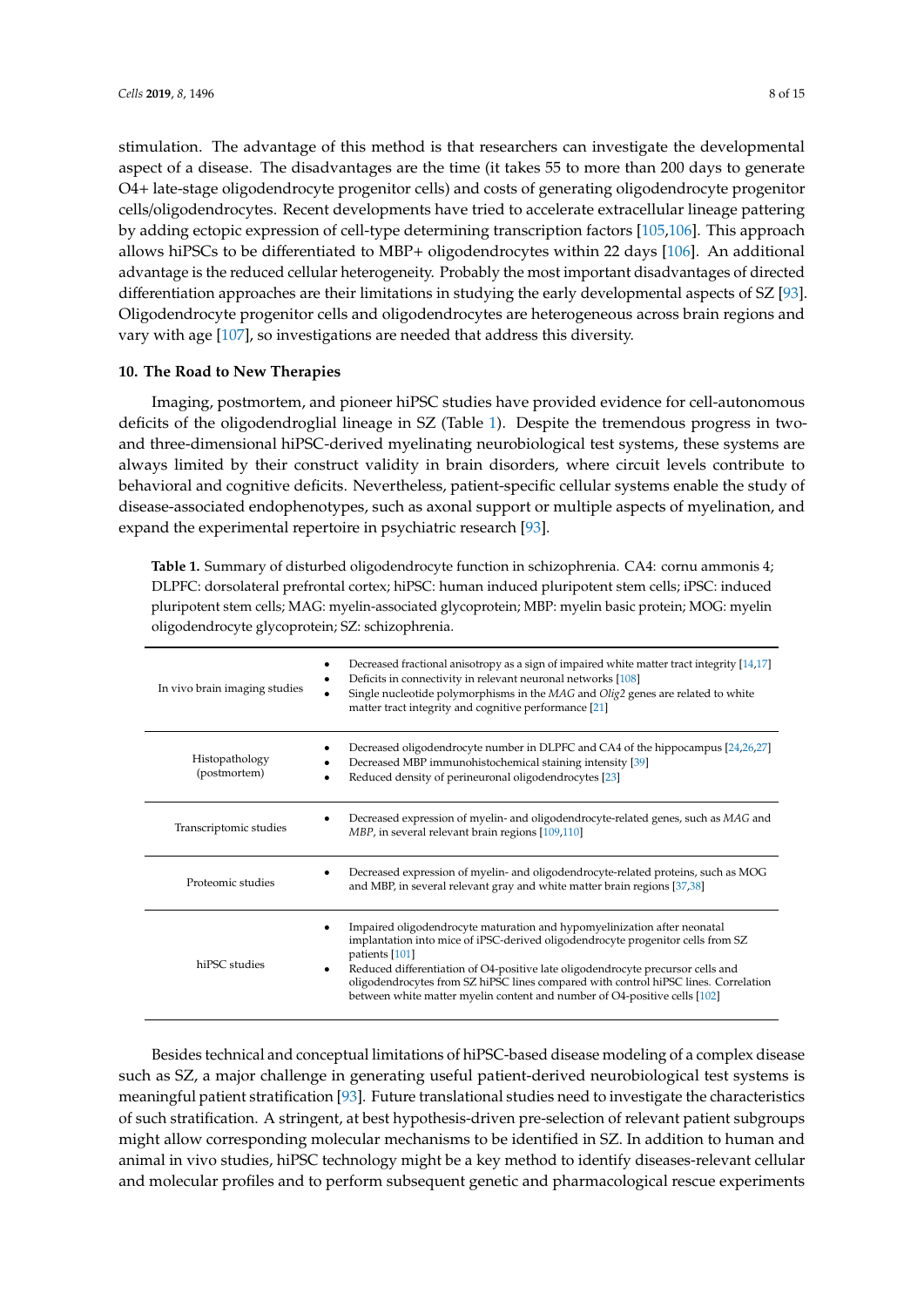(Figure [1\)](#page-8-0). Despite important limitations, hiPSC-based disease modeling represents a new and potentially powerful option to study cellular phenotypes in SZ. hiPSC technology allows researchers to use personalized strategies to address old questions and might help identify different molecular pathways as potential targets for new treatment strategies. technology allows researchers to use personalized strategies to address old questions and might help

<span id="page-8-0"></span>

of patient-derived cell models. Monocultures of glial cells and myelinating co-culture systems could **Figure 1.** Principals of patient stratification for subsequent human-induced pluripotent stem cell **Figure 1.** Principals of patient stratification for subsequent human-induced pluripotent stem cell (hiPSC)-based cellular disease modeling and new treatment strategies. Stratification of schizophrenia (hiPSC)-based cellular disease modeling and new treatment strategies. Stratification of schizophrenia (SZ) patients could be based on genetics or endophenotypes or a combination of the two. Recent (SZ) patients could be based on genetics or endophenotypes or a combination of the two. Recent evidence suggests that patients with oligodendrocyte dysfunction and white matter pathology have evidence suggests that patients with oligodendrocyte dysfunction and white matter pathology have cognitive impairments. Red human icons illustrate patients who are risk gene carriers with the shared endophenotypes of disturbed white matter pathology and impaired cognition. Meaningful patient stratification based on genomics and clinical deep phenotyping enables subsequent investigations of underlining cellular and molecular mechanisms. hiPSC technology enables the generation of a toolbox simulate disease-relevant endophenotype profiles of SZ in vitro. Moreover, hiPSC-derived models can be used for genetic and pharmacological rescue experiments and pave the way for new treatment options. Aspects or parts of the illustrations have been published previously [\[93,](#page-13-17)[111\]](#page-14-16).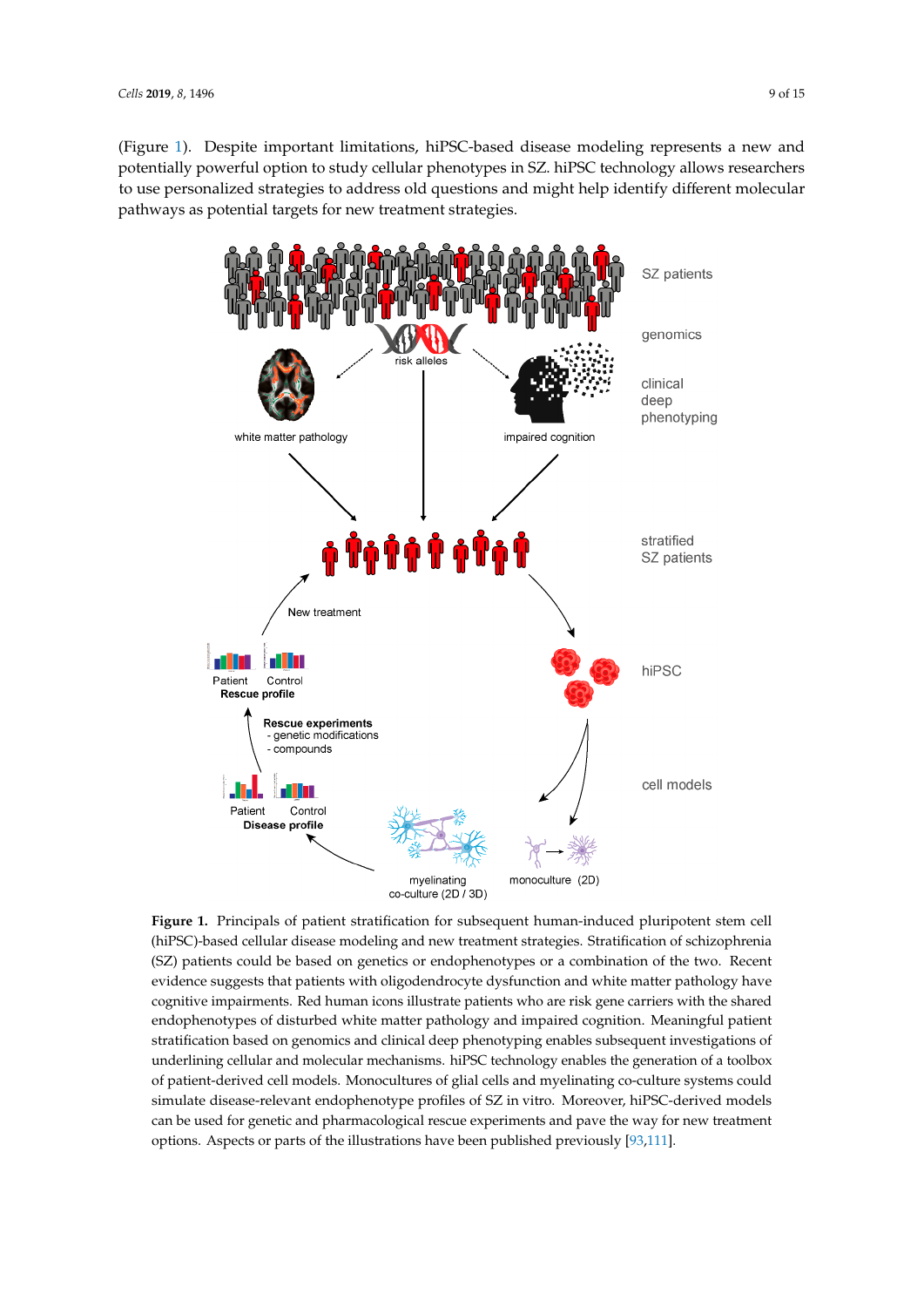**Author Contributions:** Conceptualization of the review, F.J.R. and A.S.; Writing—Original Draft Preparation, F.J.R. and A.S.; Writing—Review and Editing, F.J.R., L.S., M.J.R., L.C.-C., M.S., P.G.F., and A.S.; Visualization, F.J.R.

**Funding:** This work was supported by grants from the German Research Foundation (SPP Glia RO 4076/3-1 and PsyCourse, FKZ RO 4076/5-1, RO 241/16-1 and FA 241/16-1) to M.J.R. and P.G.F. Furthermore, it was funded by the Else Kröner-Fresenius Foundation (A.S., F.J.R. and P.G.F.).

**Acknowledgments:** We thank Jacquie Klesing, board-certified Editor in the Life Sciences (ELS), for editing assistance with the manuscript.

**Conflicts of Interest:** The authors declare no conflict of interest. The funding sponsors were not involved in the conceptualization or writing of this review.

## **References**

- <span id="page-9-0"></span>1. Green, M.F.What are the functional consequences of neurocognitive deficits in schizophrenia? *Am. J. Psychiatry* **1996**, *153*, 321–330. [\[CrossRef\]](http://dx.doi.org/10.1176/ajp.153.3.321)
- <span id="page-9-1"></span>2. Green, M.F.; Horan, W.P.; Lee, J. Nonsocial and social cognition in schizophrenia: Current evidence and future directions. *World Psychiatry* **2019**, *18*, 146–161. [\[CrossRef\]](http://dx.doi.org/10.1002/wps.20624)
- <span id="page-9-2"></span>3. Goff, D.C.; Hill, M.; Barch, D. The treatment of cognitive impairment in schizophrenia. *Pharm. Biochem. Behav.* **2011**, *99*, 245–253. [\[CrossRef\]](http://dx.doi.org/10.1016/j.pbb.2010.11.009)
- <span id="page-9-3"></span>4. Hasan, A.; Falkai, P.; Wobrock, T.; Lieberman, J.; Glenthoj, B.; Gattaz, W.F.; Thibaut, F.; Moller, H.J. World Federation of Societies of Biological Psychiatry (WFSBP) Guidelines for Biological Treatment of Schizophrenia, part 1: Update 2012 on the acute treatment of schizophrenia and the management of treatment resistance. *World J. Biol. Psychia.* **2012**, *13*, 318–378. [\[CrossRef\]](http://dx.doi.org/10.3109/15622975.2012.696143) [\[PubMed\]](http://www.ncbi.nlm.nih.gov/pubmed/22834451)
- <span id="page-9-4"></span>5. Popovic, D.; Schmitt, A.; Kaurani, L.; Senner, F.; Papiol, S.; Malchow, B.; Fischer, A.; Schulze, T.G.; Koutsouleris, N.; Falkai, P. Childhood Trauma in Schizophrenia: Current Findings and Research Perspectives. *Front. Neurosci.* **2019**, *13*, 274. [\[CrossRef\]](http://dx.doi.org/10.3389/fnins.2019.00274) [\[PubMed\]](http://www.ncbi.nlm.nih.gov/pubmed/30983960)
- <span id="page-9-5"></span>6. Schmitt, A.; Malchow, B.; Hasan, A.; Falkai, P. The impact of environmental factors in severe psychiatric disorders. *Front. Neurosci.* **2014**, *8*, 19. [\[CrossRef\]](http://dx.doi.org/10.3389/fnins.2014.00019) [\[PubMed\]](http://www.ncbi.nlm.nih.gov/pubmed/24574956)
- <span id="page-9-6"></span>7. Hermoye, L.; Saint-Martin, C.; Cosnard, G.; Lee, S.K.; Kim, J.; Nassogne, M.C.; Menten, R.; Clapuyt, P.; Donohue, P.K.; Hua, K.; et al. Pediatric diffusion tensor imaging: Normal database and observation of the white matter maturation in early childhood. *Neuroimage* **2006**, *29*, 493–504. [\[CrossRef\]](http://dx.doi.org/10.1016/j.neuroimage.2005.08.017) [\[PubMed\]](http://www.ncbi.nlm.nih.gov/pubmed/16194615)
- <span id="page-9-7"></span>8. Miller, D.J.; Duka, T.; Stimpson, C.D.; Schapiro, S.J.; Baze, W.B.; McArthur, M.J.; Fobbs, A.J.; Sousa, A.M.; Sestan, N.; Wildman, D.E.; et al. Prolonged myelination in human neocortical evolution. *Proc. Natl. Acad. Sci. USA* **2012**, *109*, 16480–16485. [\[CrossRef\]](http://dx.doi.org/10.1073/pnas.1117943109)
- <span id="page-9-8"></span>9. Hoistad, M.; Segal, D.; Takahashi, N.; Sakurai, T.; Buxbaum, J.D.; Hof, P.R. Linking white and grey matter in schizophrenia: Oligodendrocyte and neuron pathology in the prefrontal cortex. *Front. Neuroanat* **2009**, *3*, 9. [\[CrossRef\]](http://dx.doi.org/10.3389/neuro.05.009.2009)
- <span id="page-9-9"></span>10. Timmler, S.; Simons, M. Grey matter myelination. *Glia* **2019**, *67*, 2063–2070. [\[CrossRef\]](http://dx.doi.org/10.1002/glia.23614)
- <span id="page-9-10"></span>11. Alba-Ferrara, L.M.; de Erausquin, G.A. What does anisotropy measure? Insights from increased and decreased anisotropy in selective fiber tracts in schizophrenia. *Front. Integr. Neurosci.* **2013**, *7*, 9. [\[CrossRef\]](http://dx.doi.org/10.3389/fnint.2013.00009) [\[PubMed\]](http://www.ncbi.nlm.nih.gov/pubmed/23483798)
- <span id="page-9-11"></span>12. Boggs, J.M. Myelin basic protein: A multifunctional protein. *Cell. Mol. Life Sci.* **2006**, *63*, 1945–1961. [\[CrossRef\]](http://dx.doi.org/10.1007/s00018-006-6094-7) [\[PubMed\]](http://www.ncbi.nlm.nih.gov/pubmed/16794783)
- <span id="page-9-12"></span>13. Chang, E.H.; Argyelan, M.; Aggarwal, M.; Chandon, T.S.; Karlsgodt, K.H.; Mori, S.; Malhotra, A.K. The role of myelination in measures of white matter integrity: Combination of diffusion tensor imaging and two-photon microscopy of CLARITY intact brains. *Neuroimage* **2017**, *147*, 253–261. [\[CrossRef\]](http://dx.doi.org/10.1016/j.neuroimage.2016.11.068) [\[PubMed\]](http://www.ncbi.nlm.nih.gov/pubmed/27986605)
- <span id="page-9-13"></span>14. Ellison-Wright, I.; Bullmore, E. Meta-analysis of diffusion tensor imaging studies in schizophrenia. *Schizophr Res.* **2009**, *108*, 3–10. [\[CrossRef\]](http://dx.doi.org/10.1016/j.schres.2008.11.021) [\[PubMed\]](http://www.ncbi.nlm.nih.gov/pubmed/19128945)
- <span id="page-9-15"></span>15. Yao, L.; Lui, S.; Liao, Y.; Du, M.Y.; Hu, N.; Thomas, J.A.; Gong, Q.Y. White matter deficits in first episode schizophrenia: An activation likelihood estimation meta-analysis. *Prog. Neuro-Psychoph.* **2013**, *45*, 100–106. [\[CrossRef\]](http://dx.doi.org/10.1016/j.pnpbp.2013.04.019)
- <span id="page-9-14"></span>16. Vitolo, E.; Tatu, M.K.; Pignolo, C.; Cauda, F.; Costa, T.; Ando, A.; Zennaro, A. White matter and schizophrenia: A meta-analysis of voxel-based morphometry and diffusion tensor imaging studies. *Psychiat. Res. Neuroim.* **2017**, *270*, 8–21. [\[CrossRef\]](http://dx.doi.org/10.1016/j.pscychresns.2017.09.014)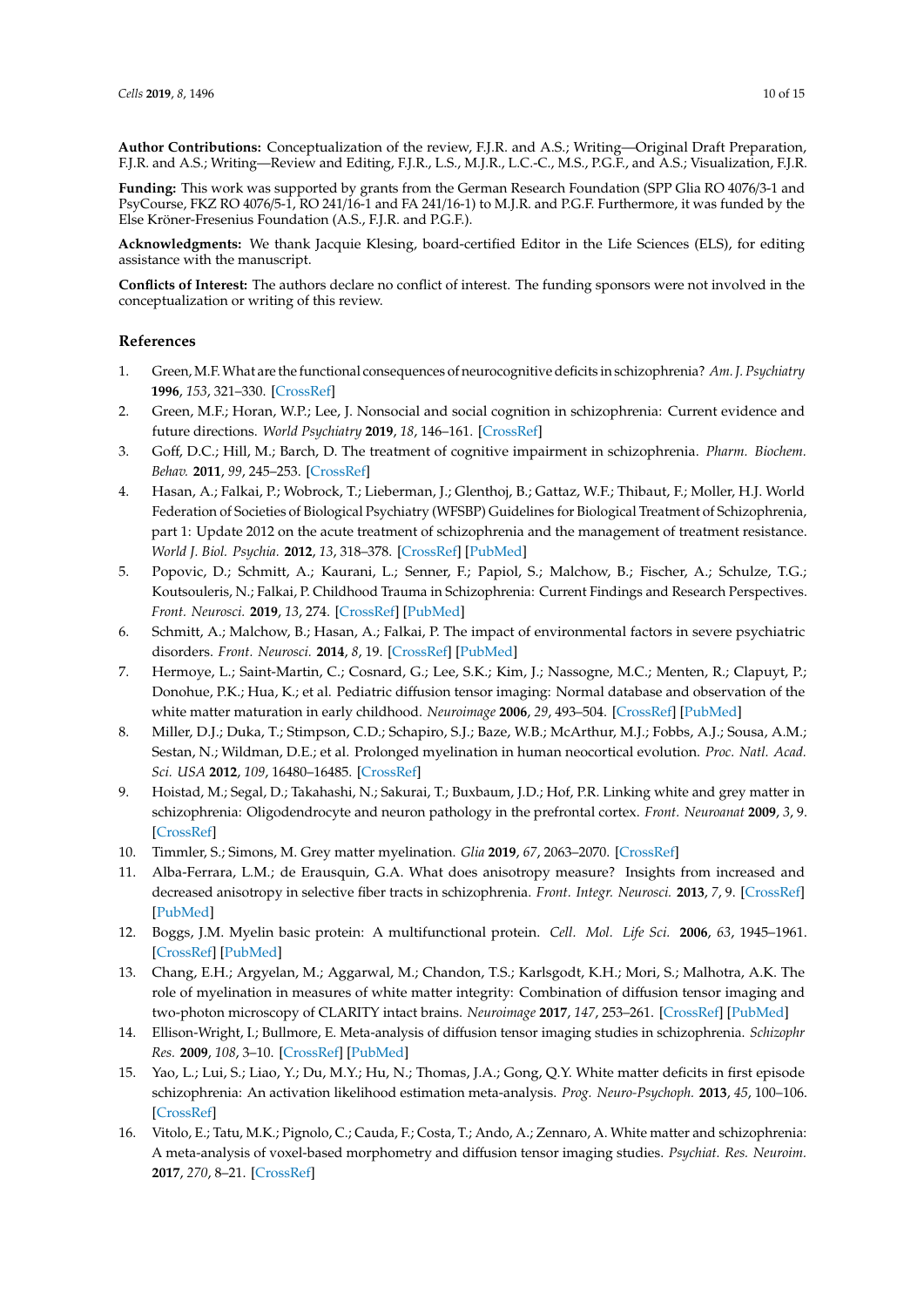- <span id="page-10-0"></span>17. Kelly, S.; Jahanshad, N.; Zalesky, A.; Kochunov, P.; Agartz, I.; Alloza, C.; Andreassen, O.A.; Arango, C.; Banaj, N.; Bouix, S.; et al. Widespread white matter microstructural differences in schizophrenia across 4322 individuals: Results from the ENIGMA Schizophrenia DTI Working Group. *Mol. Psychiatr.* **2018**, *23*, 1261–1269. [\[CrossRef\]](http://dx.doi.org/10.1038/mp.2017.170)
- <span id="page-10-1"></span>18. Kuroki, N.; Kubicki, M.; Nestor, P.G.; Salisbury, D.F.; Park, H.J.; Levitt, J.J.; Woolston, S.; Frumin, M.; Niznikiewicz, M.; Westin, C.F.; et al. Fornix integrity and hippocampal volume in male schizophrenic patients. *Biol. Psychiatry* **2006**, *60*, 22–31. [\[CrossRef\]](http://dx.doi.org/10.1016/j.biopsych.2005.09.021)
- <span id="page-10-2"></span>19. Lim, K.O.; Ardekani, B.A.; Nierenberg, J.; Butler, P.D.; Javitt, D.C.; Hoptman, M.J. Voxelwise correlational analyses of white matter integrity in multiple cognitive domains in schizophrenia. *Am. J. Psychiatry* **2006**, *163*, 2008–2010. [\[CrossRef\]](http://dx.doi.org/10.1176/ajp.2006.163.11.2008)
- <span id="page-10-3"></span>20. Fields, R.D. White matter in learning, cognition and psychiatric disorders. *Trends Neurosci.* **2008**, *31*, 361–370. [\[CrossRef\]](http://dx.doi.org/10.1016/j.tins.2008.04.001)
- <span id="page-10-4"></span>21. Voineskos, A.N.; Felsky, D.; Kovacevic, N.; Tiwari, A.K.; Zai, C.; Chakravarty, M.M.; Lobaugh, N.J.; Shenton, M.E.; Rajji, T.K.; Miranda, D.; et al. Oligodendrocyte genes, white matter tract integrity, and cognition in schizophrenia. *Cereb Cortex* **2013**, *23*, 2044–2057. [\[CrossRef\]](http://dx.doi.org/10.1093/cercor/bhs188) [\[PubMed\]](http://www.ncbi.nlm.nih.gov/pubmed/22772651)
- <span id="page-10-5"></span>22. Kristensen, T.D.; Mandl, R.C.W.; Raghava, J.M.; Jessen, K.; Jepsen, J.R.M.; Fagerlund, B.; Glenthoj, L.B.; Wenneberg, C.; Krakauer, K.; Pantelis, C.; et al. Widespread higher fractional anisotropy associates to better cognitive functions in individuals at ultra-high risk for psychosis. *Hum. Brain Mapp.* **2019**, *40*, 5185–5201. [\[CrossRef\]](http://dx.doi.org/10.1002/hbm.24765) [\[PubMed\]](http://www.ncbi.nlm.nih.gov/pubmed/31430023)
- <span id="page-10-6"></span>23. Vostrikov, V.M.; Uranova, N.A.; Orlovskaya, D.D. Deficit of perineuronal oligodendrocytes in the prefrontal cortex in schizophrenia and mood disorders. *Schizophr Res.* **2007**, *94*, 273–280. [\[CrossRef\]](http://dx.doi.org/10.1016/j.schres.2007.04.014) [\[PubMed\]](http://www.ncbi.nlm.nih.gov/pubmed/17566708)
- <span id="page-10-7"></span>24. Hof, P.R.; Haroutunian, V.; Friedrich, V.L., Jr.; Byne, W.; Buitron, C.; Perl, D.P.; Davis, K.L. Loss and altered spatial distribution of oligodendrocytes in the superior frontal gyrus in schizophrenia. *Biol. Psychiatry* **2003**, *53*, 1075–1085. [\[CrossRef\]](http://dx.doi.org/10.1016/S0006-3223(03)00237-3)
- <span id="page-10-8"></span>25. Segal, D.; Schmitz, C.; Hof, P.R. Spatial distribution and density of oligodendrocytes in the cingulum bundle are unaltered in schizophrenia. *Acta Neuropathol.* **2009**, *117*, 385–394. [\[CrossRef\]](http://dx.doi.org/10.1007/s00401-008-0379-x) [\[PubMed\]](http://www.ncbi.nlm.nih.gov/pubmed/18438678)
- <span id="page-10-9"></span>26. Schmitt, A.; Steyskal, C.; Bernstein, H.G.; Schneider-Axmann, T.; Parlapani, E.; Schaeffer, E.L.; Gattaz, W.F.; Bogerts, B.; Schmitz, C.; Falkai, P. Stereologic investigation of the posterior part of the hippocampus in schizophrenia. *Acta Neuropathol.* **2009**, *117*, 395–407. [\[CrossRef\]](http://dx.doi.org/10.1007/s00401-008-0430-y)
- <span id="page-10-10"></span>27. Falkai, P.; Malchow, B.; Wetzestein, K.; Nowastowski, V.; Bernstein, H.G.; Steiner, J.; Schneider-Axmann, T.; Kraus, T.; Hasan, A.; Bogerts, B.; et al. Decreased Oligodendrocyte and Neuron Number in Anterior Hippocampal Areas and the Entire Hippocampus in Schizophrenia: A Stereological Postmortem Study. *Schizophr Bull.* **2016**, *42* Suppl. 1, S4–S12. [\[CrossRef\]](http://dx.doi.org/10.1093/schbul/sbv157)
- <span id="page-10-11"></span>28. Falkai, P.; Steiner, J.; Malchow, B.; Shariati, J.; Knaus, A.; Bernstein, H.G.; Schneider-Axmann, T.; Kraus, T.; Hasan, A.; Bogerts, B.; et al. Oligodendrocyte and Interneuron Density in Hippocampal Subfields in Schizophrenia and Association of Oligodendrocyte Number with Cognitive Deficits. *Front. Cell. Neurosci.* **2016**, *10*, 78. [\[CrossRef\]](http://dx.doi.org/10.3389/fncel.2016.00078)
- <span id="page-10-12"></span>29. Arnett, H.A.; Fancy, S.P.; Alberta, J.A.; Zhao, C.; Plant, S.R.; Kaing, S.; Raine, C.S.; Rowitch, D.H.; Franklin, R.J.; Stiles, C.D. bHLH transcription factor Olig1 is required to repair demyelinated lesions in the CNS. *Science* **2004**, *306*, 2111–2115. [\[CrossRef\]](http://dx.doi.org/10.1126/science.1103709)
- <span id="page-10-13"></span>30. Falkai, P.; Rossner, M.J.; Schulze, T.G.; Hasan, A.; Brzozka, M.M.; Malchow, B.; Honer, W.G.; Schmitt, A. Kraepelin revisited: Schizophrenia from degeneration to failed regeneration. *Mol. Psychiatry* **2015**, *20*, 671–676. [\[CrossRef\]](http://dx.doi.org/10.1038/mp.2015.35)
- <span id="page-10-14"></span>31. Lavenex, P. Functional anatomy, development, and pathology of the hippocampus. In *The Clinical Neurobiology of The Hippocampus: An Integrative View*; Bartsch, T., Ed.; Oxford University Press: Oxford, UK, 2012.
- <span id="page-10-15"></span>32. Falkai, P.; Bogerts, B. Cell loss in the hippocampus of schizophrenics. *Eur. Arch. Psychiatry Neurol. Sci.* **1986**, *236*, 154–161. [\[CrossRef\]](http://dx.doi.org/10.1007/BF00380943) [\[PubMed\]](http://www.ncbi.nlm.nih.gov/pubmed/3803399)
- <span id="page-10-16"></span>33. Das, T.; Ivleva, E.I.; Wagner, A.D.; Stark, C.E.; Tamminga, C.A. Loss of pattern separation performance in schizophrenia suggests dentate gyrus dysfunction. *Schizophr Res.* **2014**, *159*, 193–197. [\[CrossRef\]](http://dx.doi.org/10.1016/j.schres.2014.05.006) [\[PubMed\]](http://www.ncbi.nlm.nih.gov/pubmed/25176349)
- <span id="page-10-17"></span>34. Williams, R.W.; Rakic, P. Three-dimensional counting: An accurate and direct method to estimate numbers of cells in sectioned material. *J. Comp. Neurol.* **1988**, *278*, 344–352. [\[CrossRef\]](http://dx.doi.org/10.1002/cne.902780305) [\[PubMed\]](http://www.ncbi.nlm.nih.gov/pubmed/3216047)
- <span id="page-10-18"></span>35. Schmitz, C.; Hof, P.R. Design-based stereology in neuroscience. *Neuroscience* **2005**, *130*, 813–831. [\[CrossRef\]](http://dx.doi.org/10.1016/j.neuroscience.2004.08.050) [\[PubMed\]](http://www.ncbi.nlm.nih.gov/pubmed/15652981)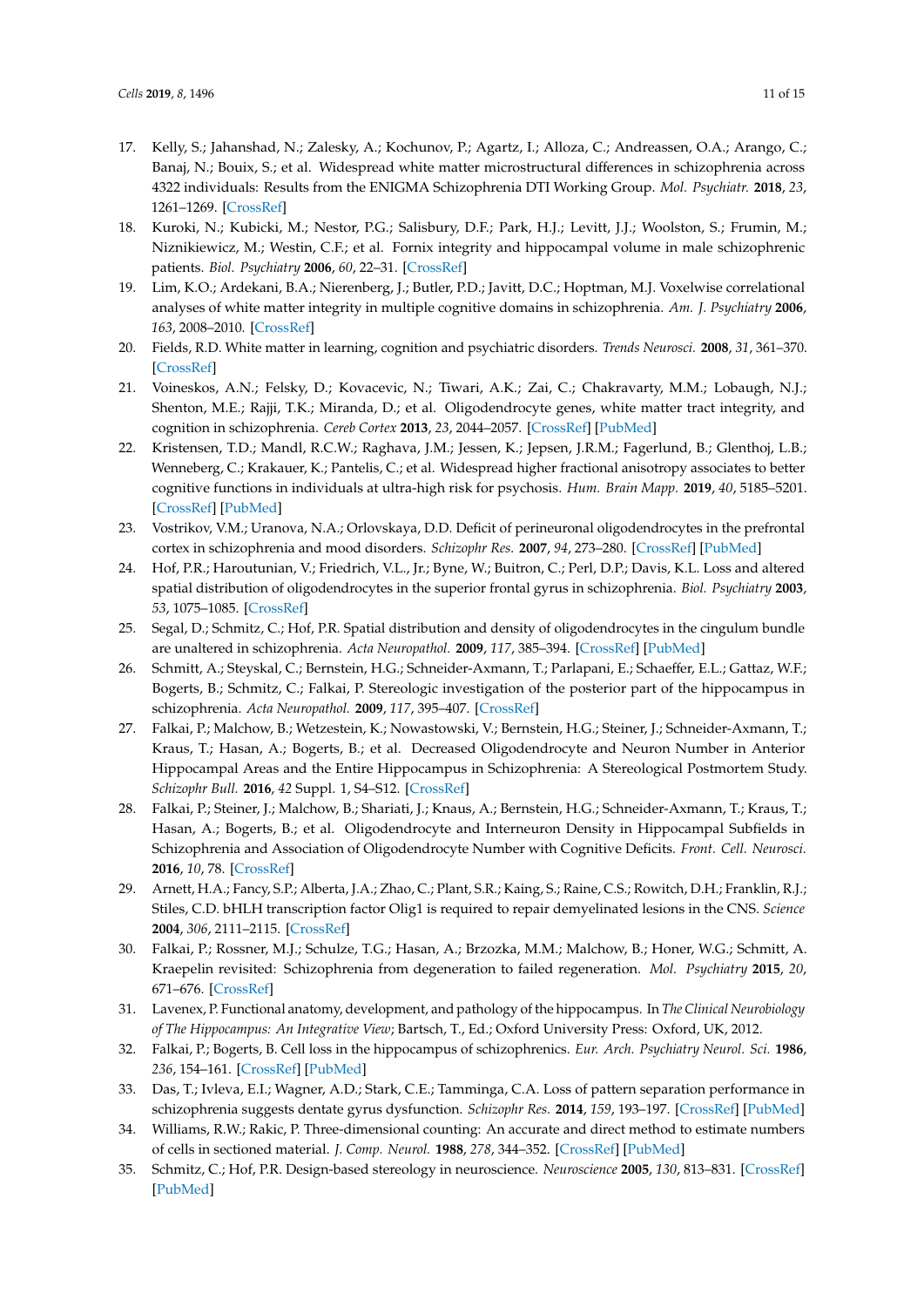- <span id="page-11-0"></span>36. Cassoli, J.S.; Guest, P.C.; Malchow, B.; Schmitt, A.; Falkai, P.; Martins-de-Souza, D. Disturbed macro-connectivity in schizophrenia linked to oligodendrocyte dysfunction: From structural findings to molecules. *NPJ Schizophr.* **2015**, *1*, 15034. [\[CrossRef\]](http://dx.doi.org/10.1038/npjschz.2015.34) [\[PubMed\]](http://www.ncbi.nlm.nih.gov/pubmed/27336040)
- <span id="page-11-1"></span>37. Saia-Cereda, V.M.; Cassoli, J.S.; Schmitt, A.; Falkai, P.; Nascimento, J.M.; Martins-de-Souza, D. Proteomics of the corpus callosum unravel pivotal players in the dysfunction of cell signaling, structure, and myelination in schizophrenia brains. *Eur. Arch. Psychiatry Clin. Neurosci.* **2015**, *265*, 601–612. [\[CrossRef\]](http://dx.doi.org/10.1007/s00406-015-0621-1)
- <span id="page-11-2"></span>38. Martins-de-Souza, D.; Gattaz, W.F.; Schmitt, A.; Maccarrone, G.; Hunyadi-Gulyás, E.; Eberlin, M.N.; Souza, G.H.; Marangoni, S.; Novello, J.C.; Turck, C.W.; et al. Proteomic analysis of dorsolateral prefrontal cortex indicates the involvement of cytoskeleton, oligodendrocyte, energy metabolism and new potential markers in schizophrenia. *J. Psychiatr. Res.* **2009**, *43*, 978–986. [\[CrossRef\]](http://dx.doi.org/10.1016/j.jpsychires.2008.11.006)
- <span id="page-11-3"></span>39. Parlapani, E.; Schmitt, A.; Erdmann, A.; Bernstein, H.G.; Breunig, B.; Gruber, O.; Petroianu, G.; von Wilmsdorff, M.; Schneider-Axmann, T.; Honer, W.; et al. Association between myelin basic protein expression and left entorhinal cortex pre-alpha cell layer disorganization in schizophrenia. *Brain Res.* **2009**, *1301*, 126–134. [\[CrossRef\]](http://dx.doi.org/10.1016/j.brainres.2009.09.007)
- <span id="page-11-4"></span>40. Habib, N.; Li, Y.; Heidenreich, M.; Swiech, L.; Avraham-Davidi, I.; Trombetta, J.J.; Hession, C.; Zhang, F.; Regev, A. Div-Seq: Single-nucleus RNA-Seq reveals dynamics of rare adult newborn neurons. *Science* **2016**, *353*, 925–928. [\[CrossRef\]](http://dx.doi.org/10.1126/science.aad7038)
- <span id="page-11-5"></span>41. Miron, V.E.; Kuhlmann, T.; Antel, J.P. Cells of the oligodendroglial lineage, myelination, and remyelination. *Biochim. Biophys. Acta* **2011**, *1812*, 184–193. [\[CrossRef\]](http://dx.doi.org/10.1016/j.bbadis.2010.09.010)
- <span id="page-11-6"></span>42. Jakel, S.; Agirre, E.; Mendanha Falcao, A.; van Bruggen, D.; Lee, K.W.; Knuesel, I.; Malhotra, D.; Ffrench-Constant, C.; Williams, A.; Castelo-Branco, G. Altered human oligodendrocyte heterogeneity in multiple sclerosis. *Nature* **2019**, *566*, 543–547. [\[CrossRef\]](http://dx.doi.org/10.1038/s41586-019-0903-2) [\[PubMed\]](http://www.ncbi.nlm.nih.gov/pubmed/30747918)
- <span id="page-11-7"></span>43. Cui, Q.L.; Kuhlmann, T.; Miron, V.E.; Leong, S.Y.; Fang, J.; Gris, P.; Kennedy, T.E.; Almazan, G.; Antel, J. Oligodendrocyte progenitor cell susceptibility to injury in multiple sclerosis. *Am. J. Pathol.* **2013**, *183*, 516–525. [\[CrossRef\]](http://dx.doi.org/10.1016/j.ajpath.2013.04.016) [\[PubMed\]](http://www.ncbi.nlm.nih.gov/pubmed/23746653)
- <span id="page-11-8"></span>44. Mauney, S.A.; Pietersen, C.Y.; Sonntag, K.C.; Woo, T.W. Differentiation of oligodendrocyte precursors is impaired in the prefrontal cortex in schizophrenia. *Schizophr. Res.* **2015**, *169*, 374–380. [\[CrossRef\]](http://dx.doi.org/10.1016/j.schres.2015.10.042) [\[PubMed\]](http://www.ncbi.nlm.nih.gov/pubmed/26585218)
- <span id="page-11-9"></span>45. Kuhlmann, T.; Remington, L.; Maruschak, B.; Owens, T.; Bruck, W. Nogo-A is a reliable oligodendroglial marker in adult human and mouse CNS and in demyelinated lesions. *J. Neuropathol. Exp. Neurol.* **2007**, *66*, 238–246. [\[CrossRef\]](http://dx.doi.org/10.1097/01.jnen.0000248559.83573.71)
- <span id="page-11-10"></span>46. Kuhlmann, T.; Miron, V.; Cui, Q.; Wegner, C.; Antel, J.; Bruck, W. Differentiation block of oligodendroglial progenitor cells as a cause for remyelination failure in chronic multiple sclerosis. *Brain* **2008**, *131*, 1749–1758. [\[CrossRef\]](http://dx.doi.org/10.1093/brain/awn096)
- <span id="page-11-11"></span>47. van Kesteren, C.F.; Gremmels, H.; de Witte, L.D.; Hol, E.M.; Van Gool, A.R.; Falkai, P.G.; Kahn, R.S.; Sommer, I.E. Immune involvement in the pathogenesis of schizophrenia: A meta-analysis on postmortem brain studies. *Transl. Psychiatry* **2017**, *7*, e1075. [\[CrossRef\]](http://dx.doi.org/10.1038/tp.2017.4)
- <span id="page-11-12"></span>48. Najjar, S.; Pearlman, D.M. Neuroinflammation and white matter pathology in schizophrenia: Systematic review. *Schizophr. Res.* **2015**, *161*, 102–112. [\[CrossRef\]](http://dx.doi.org/10.1016/j.schres.2014.04.041)
- <span id="page-11-13"></span>49. Uranova, N.A.; Vostrikov, V.M.; Vikhreva, O.V.; Zimina, I.S.; Kolomeets, N.S.; Orlovskaya, D.D. The role of oligodendrocyte pathology in schizophrenia. *Int. J. Neuropsychoph.* **2007**, *10*, 537–545. [\[CrossRef\]](http://dx.doi.org/10.1017/S1461145707007626)
- <span id="page-11-14"></span>50. Vikhreva, O.V.; Rakhmanova, V.I.; Orlovskaya, D.D.; Uranova, N.A. Ultrastructural alterations of oligodendrocytes in prefrontal white matter in schizophrenia: A post-mortem morphometric study. *Schizophr. Res.* **2016**, *177*, 28–36. [\[CrossRef\]](http://dx.doi.org/10.1016/j.schres.2016.04.023)
- <span id="page-11-15"></span>51. Guest, P.C.; Iwata, K.; Kato, T.A.; Steiner, J.; Schmitt, A.; Turck, C.W.; Martins-de-Souza, D. MK-801 treatment affects glycolysis in oligodendrocytes more than in astrocytes and neuronal cells: Insights for schizophrenia. *Front. Cell. Neurosci.* **2015**, *9*, 180. [\[CrossRef\]](http://dx.doi.org/10.3389/fncel.2015.00180)
- <span id="page-11-16"></span>52. Falkai, P.; Schmitt, A.; Cannon, T.D. Pathophysiology of Schizophrenia. In *Schizophrenia*; Herrman, H., Gaebel, W., Eds.; Wiley-Blackwell: Singapore, 2011; pp. 31–65.
- <span id="page-11-17"></span>53. Schmitt, A.; Malchow, B.; Keeser, D.; Falkai, P.; Hasan, A. Neurobiology of schizophrenia: New findings from the structure to the molecules. *Nervenarzt* **2015**, *86*, 324–326, 328–331. [\[CrossRef\]](http://dx.doi.org/10.1007/s00115-014-4115-6) [\[PubMed\]](http://www.ncbi.nlm.nih.gov/pubmed/25123366)
- <span id="page-11-18"></span>54. Lewis, D.A.; Curley, A.A.; Glausier, J.R.; Volk, D.W. Cortical parvalbumin interneurons and cognitive dysfunction in schizophrenia. *Trends Neurosci.* **2012**, *35*, 57–67. [\[CrossRef\]](http://dx.doi.org/10.1016/j.tins.2011.10.004) [\[PubMed\]](http://www.ncbi.nlm.nih.gov/pubmed/22154068)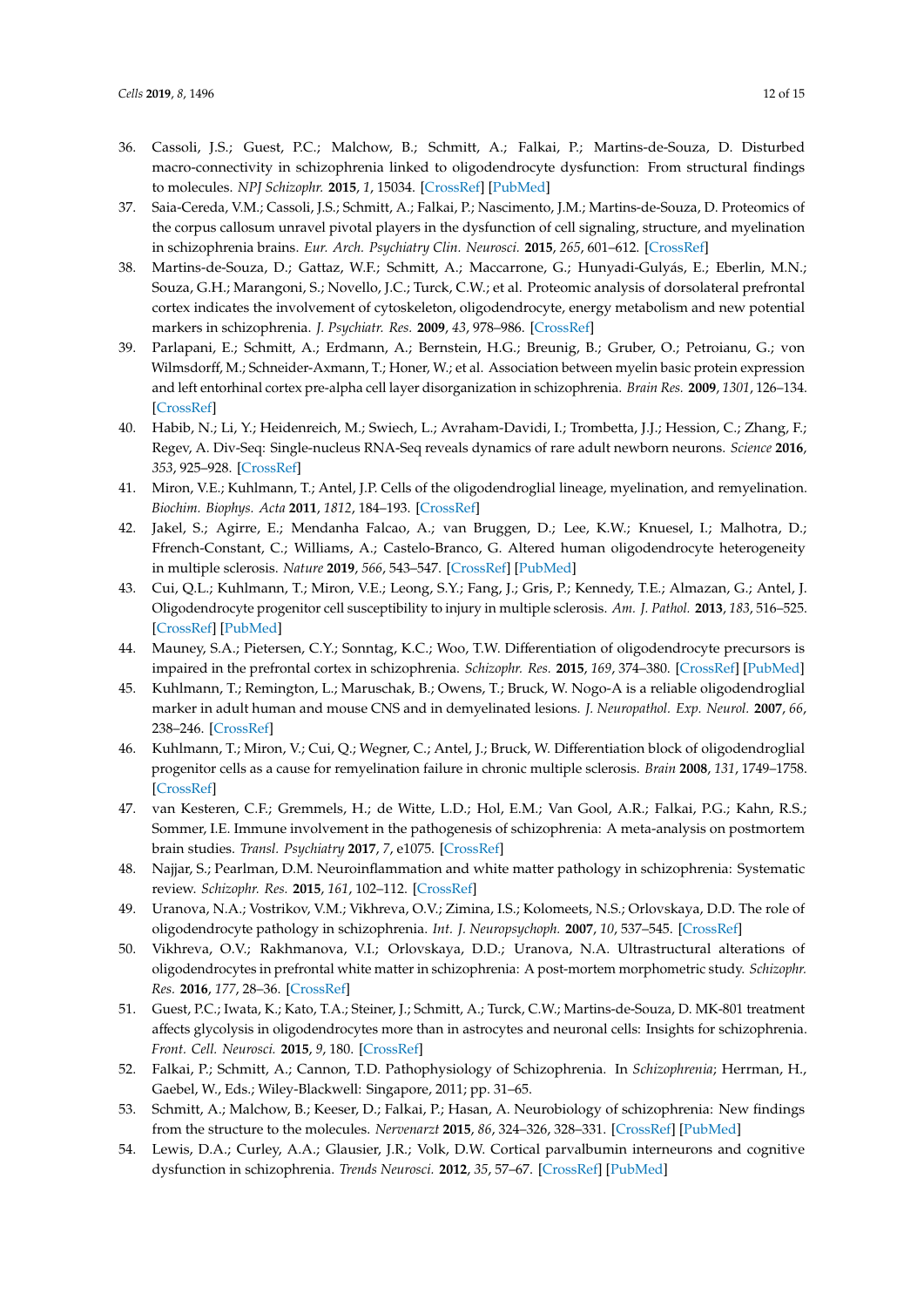- <span id="page-12-0"></span>55. Stedehouder, J.; Kushner, S.A. Myelination of parvalbumin interneurons: A parsimonious locus of pathophysiological convergence in schizophrenia. *Mol. Psychiatry* **2017**, *22*, 4–12. [\[CrossRef\]](http://dx.doi.org/10.1038/mp.2016.147) [\[PubMed\]](http://www.ncbi.nlm.nih.gov/pubmed/27646261)
- <span id="page-12-1"></span>56. Micheva, K.D.; Wolman, D.; Mensh, B.D.; Pax, E.; Buchanan, J.; Smith, S.J.; Bock, D.D. A large fraction of neocortical myelin ensheathes axons of local inhibitory neurons. *Elife* **2016**, *5*. [\[CrossRef\]](http://dx.doi.org/10.7554/eLife.15784)
- <span id="page-12-2"></span>57. Lin, S.C.; Bergles, D.E. Synaptic signaling between GABAergic interneurons and oligodendrocyte precursor cells in the hippocampus. *Nat. Neurosci.* **2004**, *7*, 24–32. [\[CrossRef\]](http://dx.doi.org/10.1038/nn1162)
- <span id="page-12-3"></span>58. Cardin, J.A.; Carlen, M.; Meletis, K.; Knoblich, U.; Zhang, F.; Deisseroth, K.; Tsai, L.H.; Moore, C.I. Driving fast-spiking cells induces gamma rhythm and controls sensory responses. *Nature* **2009**, *459*, 663–667. [\[CrossRef\]](http://dx.doi.org/10.1038/nature08002)
- <span id="page-12-4"></span>59. Sohal, V.S.; Zhang, F.; Yizhar, O.; Deisseroth, K. Parvalbumin neurons and gamma rhythms enhance cortical circuit performance. *Nature* **2009**, *459*, 698–702. [\[CrossRef\]](http://dx.doi.org/10.1038/nature07991)
- <span id="page-12-5"></span>60. Hormuzdi, S.G.; Pais, I.; LeBeau, F.E.N.; Towers, S.K.; Rozov, A.; Buhl, E.H.; Whittington, M.A.; Monyer, H. Impaired Electrical Signaling Disrupts Gamma Frequency Oscillations in Connexin 36-Deficient Mice. *Neuron* **2001**, *31*, 487–495. [\[CrossRef\]](http://dx.doi.org/10.1016/S0896-6273(01)00387-7)
- <span id="page-12-6"></span>61. Traub, R.D.; Kopell, N.; Bibbig, A.; Buhl, E.H.; LeBeau, F.E.N.; Whittington, M.A. Gap Junctions between Interneuron Dendrites Can Enhance Synchrony of Gamma Oscillations in Distributed Networks. *J. Neurosci.* **2001**, *21*, 9478–9486. [\[CrossRef\]](http://dx.doi.org/10.1523/JNEUROSCI.21-23-09478.2001)
- <span id="page-12-7"></span>62. Hu, H.; Gan, J.; Jonas, P. Interneurons. Fast-spiking, parvalbumin(+) GABAergic interneurons: From cellular design to microcircuit function. *Science* **2014**, *345*, 1255263. [\[CrossRef\]](http://dx.doi.org/10.1126/science.1255263)
- <span id="page-12-8"></span>63. Senkowski, D.; Gallinat, J. Dysfunctional prefrontal gamma-band oscillations reflect working memory and other cognitive deficits in schizophrenia. *Biol. Psychiatry* **2015**, *77*, 1010–1019. [\[CrossRef\]](http://dx.doi.org/10.1016/j.biopsych.2015.02.034) [\[PubMed\]](http://www.ncbi.nlm.nih.gov/pubmed/25847179)
- 64. Gonzalez-Burgos, G.; Cho, R.Y.; Lewis, D.A. Alterations in cortical network oscillations and parvalbumin neurons in schizophrenia. *Biol. Psychiatry* **2015**, *77*, 1031–1040. [\[CrossRef\]](http://dx.doi.org/10.1016/j.biopsych.2015.03.010) [\[PubMed\]](http://www.ncbi.nlm.nih.gov/pubmed/25863358)
- <span id="page-12-9"></span>65. Hall, M.H.; Chen, C.Y.; Cohen, B.M.; Spencer, K.M.; Levy, D.L.; Ongur, D.; Smoller, J.W. Genomewide association analyses of electrophysiological endophenotypes for schizophrenia and psychotic bipolar disorders: A preliminary report. *Am. J. Med. Genet. B Neuropsychiatr. Genet.* **2015**, *168B*, 151–161. [\[CrossRef\]](http://dx.doi.org/10.1002/ajmg.b.32298) [\[PubMed\]](http://www.ncbi.nlm.nih.gov/pubmed/25740047)
- <span id="page-12-10"></span>66. Dricks, S. Effects of neonatal stress on gamma oscillations in hippocampus. *Sci. Rep.* **2016**, *6*, 29007. [\[CrossRef\]](http://dx.doi.org/10.1038/srep29007) [\[PubMed\]](http://www.ncbi.nlm.nih.gov/pubmed/27363787)
- <span id="page-12-11"></span>67. Schmitt, A.; Simons, M.; Cantuti-Castelvetri, L.; Falkai, P. A new role for oligodendrocytes and myelination in schizophrenia and affective disorders? *Eur. Arch. Psychiatry Clin. Neurosci.* **2019**, *269*, 371–372. [\[CrossRef\]](http://dx.doi.org/10.1007/s00406-019-01019-8) [\[PubMed\]](http://www.ncbi.nlm.nih.gov/pubmed/31076838)
- <span id="page-12-12"></span>68. Stedehouder, J.; Couey, J.J.; Brizee, D.; Hosseini, B.; Slotman, J.A.; Dirven, C.M.F.; Shpak, G.; Houtsmuller, A.B.; Kushner, S.A. Fast-spiking Parvalbumin Interneurons are Frequently Myelinated in the Cerebral Cortex of Mice and Humans. *Cereb Cortex* **2017**, *27*, 5001–5013. [\[CrossRef\]](http://dx.doi.org/10.1093/cercor/bhx203) [\[PubMed\]](http://www.ncbi.nlm.nih.gov/pubmed/28922832)
- <span id="page-12-13"></span>69. Battefeld, A.; Klooster, J.; Kole, M.H. Myelinating satellite oligodendrocytes are integrated in a glial syncytium constraining neuronal high-frequency activity. *Nat. Commun.* **2016**, *7*, 11298. [\[CrossRef\]](http://dx.doi.org/10.1038/ncomms11298)
- <span id="page-12-14"></span>70. Snaidero, N.; Simons, M. The logistics of myelin biogenesis in the central nervous system. *Glia* **2017**, *65*, 1021–1031. [\[CrossRef\]](http://dx.doi.org/10.1002/glia.23116)
- <span id="page-12-15"></span>71. Funfschilling, U.; Supplie, L.M.; Mahad, D.; Boretius, S.; Saab, A.S.; Edgar, J.; Brinkmann, B.G.; Kassmann, C.M.; Tzvetanova, I.D.; Mobius, W.; et al. Glycolytic oligodendrocytes maintain myelin and long-term axonal integrity. *Nature* **2012**, *485*, 517–521. [\[CrossRef\]](http://dx.doi.org/10.1038/nature11007)
- <span id="page-12-16"></span>72. Lee, Y.; Morrison, B.M.; Li, Y.; Lengacher, S.; Farah, M.H.; Hoffman, P.N.; Liu, Y.; Tsingalia, A.; Jin, L.; Zhang, P.W.; et al. Oligodendroglia metabolically support axons and contribute to neurodegeneration. *Nature* **2012**, *487*, 443–448. [\[CrossRef\]](http://dx.doi.org/10.1038/nature11314)
- <span id="page-12-17"></span>73. Lee, S.H.; Kwan, A.C.; Zhang, S.; Phoumthipphavong, V.; Flannery, J.G.; Masmanidis, S.C.; Taniguchi, H.; Huang, Z.J.; Zhang, F.; Boyden, E.S.; et al. Activation of specific interneurons improves V1 feature selectivity and visual perception. *Nature* **2012**, *488*, 379–383. [\[CrossRef\]](http://dx.doi.org/10.1038/nature11312) [\[PubMed\]](http://www.ncbi.nlm.nih.gov/pubmed/22878719)
- <span id="page-12-18"></span>74. Nave, K.A. Myelination and support of axonal integrity by glia. *Nature* **2010**, *468*, 244–252. [\[CrossRef\]](http://dx.doi.org/10.1038/nature09614) [\[PubMed\]](http://www.ncbi.nlm.nih.gov/pubmed/21068833)
- <span id="page-12-19"></span>75. Yamazaki, Y.; Hozumi, Y.; Kaneko, K.; Fujii, S. Modulatory Effects of Perineuronal Oligodendrocytes on Neuronal Activity in the Rat Hippocampus. *Neurochem Res.* **2018**, *43*, 27–40. [\[CrossRef\]](http://dx.doi.org/10.1007/s11064-017-2278-9)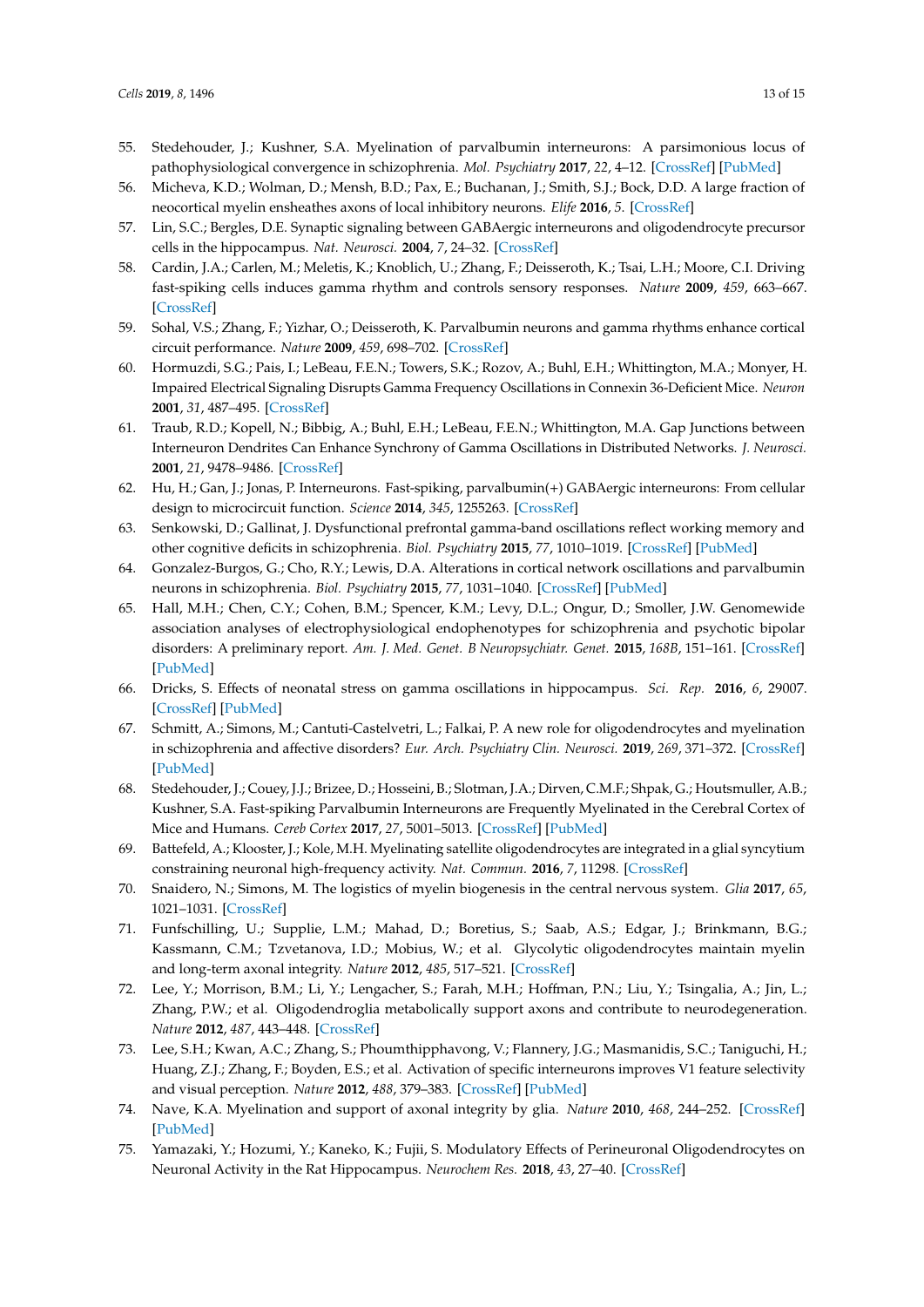- <span id="page-13-0"></span>76. Toritsuka, M.; Makinodan, M.; Kishimoto, T. Social Experience-Dependent Myelination: An Implication for Psychiatric Disorders. *Neural Plast.* **2015**, *2015*, 465345. [\[CrossRef\]](http://dx.doi.org/10.1155/2015/465345) [\[PubMed\]](http://www.ncbi.nlm.nih.gov/pubmed/26078885)
- <span id="page-13-1"></span>77. Varty, G.B.; Powell, S.B.; Lehmann-Masten, V.; Buell, M.R.; Geyer, M.A. Isolation rearing of mice induces deficits in prepulse inhibition of the startle response. *Behav. Brain Res.* **2006**, *169*, 162–167. [\[CrossRef\]](http://dx.doi.org/10.1016/j.bbr.2005.11.025) [\[PubMed\]](http://www.ncbi.nlm.nih.gov/pubmed/16406103)
- <span id="page-13-2"></span>78. Makinodan, M.; Rosen, K.M.; Ito, S.; Corfas, G. A critical period for social experience-dependent oligodendrocyte maturation and myelination. *Science* **2012**, *337*, 1357–1360. [\[CrossRef\]](http://dx.doi.org/10.1126/science.1220845)
- <span id="page-13-3"></span>79. Liu, J.; Dupree, J.L.; Gacias, M.; Frawley, R.; Sikder, T.; Naik, P.; Casaccia, P. Clemastine Enhances Myelination in the Prefrontal Cortex and Rescues Behavioral Changes in Socially Isolated Mice. *J. Neurosci.* **2016**, *36*, 957–962. [\[CrossRef\]](http://dx.doi.org/10.1523/JNEUROSCI.3608-15.2016)
- <span id="page-13-4"></span>80. Varese, F.; Barkus, E.; Bentall, R.P. Dissociation mediates the relationship between childhood trauma and hallucination-proneness. *Psychol. Med.* **2012**, *42*, 1025–1036. [\[CrossRef\]](http://dx.doi.org/10.1017/S0033291711001826)
- <span id="page-13-5"></span>81. Bonoldi, I.; Simeone, E.; Rocchetti, M.; Codjoe, L.; Rossi, G.; Gambi, F.; Balottin, U.; Caverzasi, E.; Politi, P.; Fusar-Poli, P. Prevalence of self-reported childhood abuse in psychosis: A meta-analysis of retrospective studies. *Psychiatry Res.* **2013**, *210*, 8–15. [\[CrossRef\]](http://dx.doi.org/10.1016/j.psychres.2013.05.003)
- <span id="page-13-6"></span>82. Najm, F.J.; Madhavan, M.; Zaremba, A.; Shick, E.; Karl, R.T.; Factor, D.C.; Miller, T.E.; Nevin, Z.S.; Kantor, C.; Sargent, A.; et al. Drug-based modulation of endogenous stem cells promotes functional remyelination in vivo. *Nature* **2015**, *522*, 216–220. [\[CrossRef\]](http://dx.doi.org/10.1038/nature14335)
- <span id="page-13-7"></span>83. Pardinas, A.F.; Holmans, P.; Pocklington, A.J.; Escott-Price, V.; Ripke, S.; Carrera, N.; Legge, S.E.; Bishop, S.; Cameron, D.; Hamshere, M.L.; et al. Common schizophrenia alleles are enriched in mutation-intolerant genes and in regions under strong background selection. *Nat. Genet.* **2018**. [\[CrossRef\]](http://dx.doi.org/10.1038/s41588-018-0059-2)
- <span id="page-13-8"></span>84. Gottesman, I.I.; Shields, J. A polygenic theory of schizophrenia. *Proc. Natl. Acad. Sci. USA* **1967**, *58*, 199–205. [\[CrossRef\]](http://dx.doi.org/10.1073/pnas.58.1.199)
- <span id="page-13-9"></span>85. Tansey, K.E.; Hill, M.J. Enrichment of schizophrenia heritability in both neuronal and glia cell regulatory elements. *Transl. Psychiatry* **2018**, *8*, 7. [\[CrossRef\]](http://dx.doi.org/10.1038/s41398-017-0053-y) [\[PubMed\]](http://www.ncbi.nlm.nih.gov/pubmed/29317610)
- <span id="page-13-11"></span>86. Duncan, L.E.; Holmans, P.A.; Lee, P.H.; O'Dushlaine, C.T.; Kirby, A.W.; Smoller, J.W.; Ongur, D.; Cohen, B.M. Pathway analyses implicate glial cells in schizophrenia. *PLoS ONE* **2014**, *9*, e89441. [\[CrossRef\]](http://dx.doi.org/10.1371/journal.pone.0089441) [\[PubMed\]](http://www.ncbi.nlm.nih.gov/pubmed/24586781)
- <span id="page-13-10"></span>87. Skene, N.G.; Bryois, J.; Bakken, T.E.; Breen, G.; Crowley, J.J.; Gaspar, H.A.; Giusti-Rodriguez, P.; Hodge, R.D.; Miller, J.A.; Munoz-Manchado, A.B.; et al. Genetic identification of brain cell types underlying schizophrenia. *Nat. Genet.* **2018**, *50*, 825–833. [\[CrossRef\]](http://dx.doi.org/10.1038/s41588-018-0129-5) [\[PubMed\]](http://www.ncbi.nlm.nih.gov/pubmed/29785013)
- <span id="page-13-12"></span>88. Pajonk, F.G.; Wobrock, T.; Gruber, O.; Scherk, H.; Berner, D.; Kaizl, I.; Kierer, A.; Muller, S.; Oest, M.; Meyer, T.; et al. Hippocampal plasticity in response to exercise in schizophrenia. *Arch. Gen. Psychiatry* **2010**, *67*, 133–143. [\[CrossRef\]](http://dx.doi.org/10.1001/archgenpsychiatry.2009.193)
- <span id="page-13-14"></span>89. Papiol, S.; Popovic, D.; Keeser, D.; Hasan, A.; Schneider-Axmann, T.; Degenhardt, F.; Rossner, M.J.; Bickeboller, H.; Schmitt, A.; Falkai, P.; et al. Polygenic risk has an impact on the structural plasticity of hippocampal subfields during aerobic exercise combined with cognitive remediation in multi-episode schizophrenia. *Transl. Psychiatry* **2017**, *7*, e1159. [\[CrossRef\]](http://dx.doi.org/10.1038/tp.2017.131)
- <span id="page-13-13"></span>90. Firth, J.; Stubbs, B.; Rosenbaum, S.; Vancampfort, D.; Malchow, B.; Schuch, F.; Elliott, R.; Nuechterlein, K.H.; Yung, A.R. Aerobic Exercise Improves Cognitive Functioning in People with Schizophrenia: A Systematic Review and Meta-Analysis. *Schizophr Bull.* **2017**, *43*, 546–556. [\[CrossRef\]](http://dx.doi.org/10.1093/schbul/sbw115)
- <span id="page-13-15"></span>91. Papiol, S.; Keeser, D.; Hasan, A.; Schneider-Axmann, T.; Raabe, F.; Degenhardt, F.; Rossner, M.J.; Bickeböller, H.; Cantuti-Castelvetri, L.; Simons, M.; et al. Polygenic burden associated to oligodendrocyte precursor cells and radial glia influences the hippocampal volume changes induced by aerobic exercise in schizophrenia patients. *Transl. Psychiatry* **2019**, *9*. [\[CrossRef\]](http://dx.doi.org/10.1038/s41398-019-0618-z)
- <span id="page-13-16"></span>92. Soliman, M.A.; Aboharb, F.; Zeltner, N.; Studer, L. Pluripotent stem cells in neuropsychiatric disorders. *Mol. Psychiatry* **2017**, *22*, 1241–1249. [\[CrossRef\]](http://dx.doi.org/10.1038/mp.2017.40)
- <span id="page-13-17"></span>93. Raabe, F.J.; Galinski, S.; Papiol, S.; Falkai, P.G.; Schmitt, A.; Rossner, M.J. Studying and modulating schizophrenia-associated dysfunctions of oligodendrocytes with patient-specific cell systems. *NPJ Schizophr.* **2018**, *4*, 23. [\[CrossRef\]](http://dx.doi.org/10.1038/s41537-018-0066-4)
- <span id="page-13-18"></span>94. Brennand, K.J.; Simone, A.; Jou, J.; Gelboin-Burkhart, C.; Tran, N.; Sangar, S.; Li, Y.; Mu, Y.; Chen, G.; Yu, D.; et al. Modelling schizophrenia using human induced pluripotent stem cells. *Nature* **2011**, *473*, 221–225. [\[CrossRef\]](http://dx.doi.org/10.1038/nature09915)